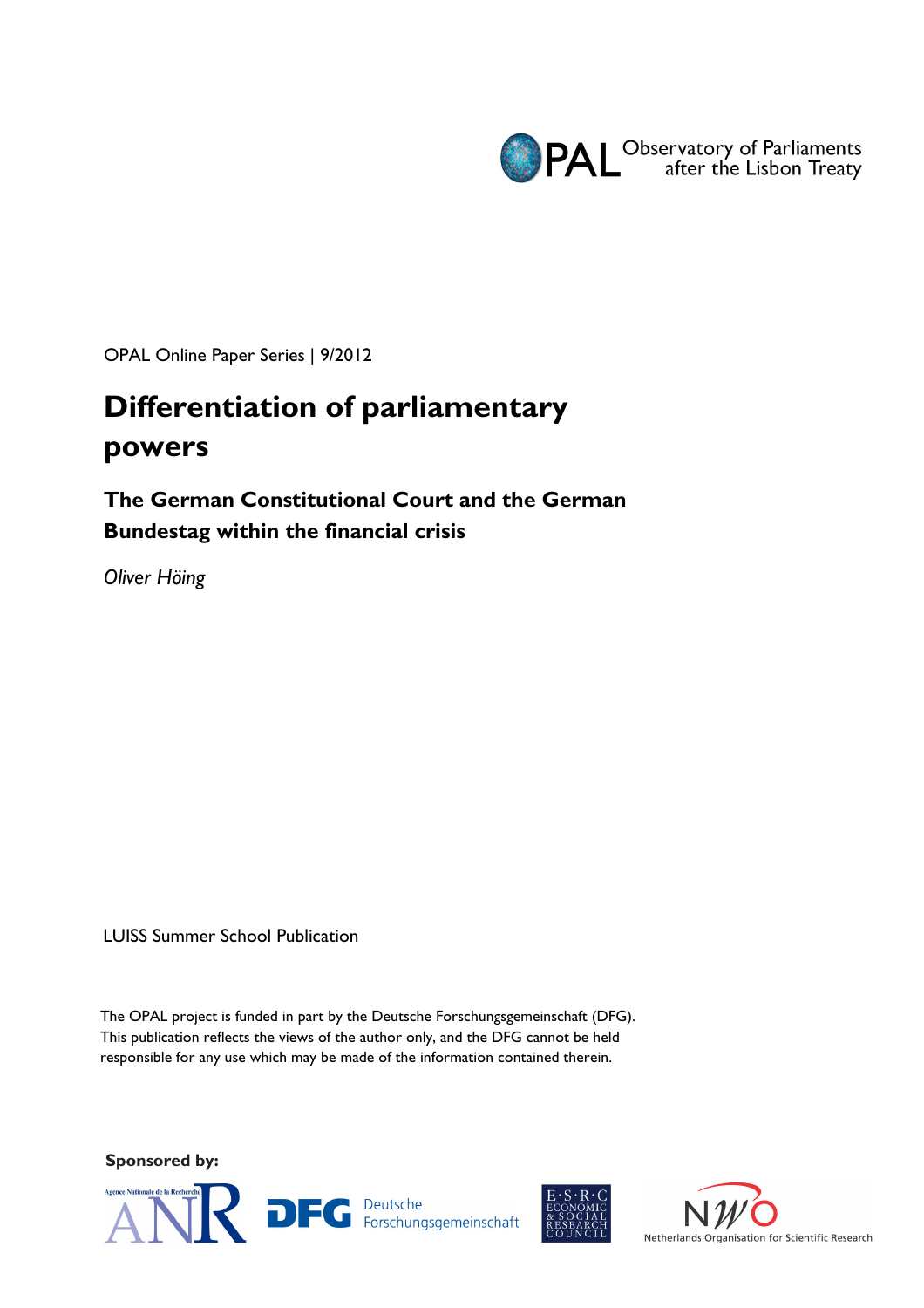This online paper series is published by the **Observatory of Parliaments after the Lisbon Treaty** (OPAL).

OPAL is a scientific consortium comprising researchers from four partner institutions:









**University of Cologne** 

OPAL Online Papers are published at **www.opal-europe.org**.

**Series Editors:** Thomas Christiansen & Ariella Huff **ISBN:** 978-90-818813-8-8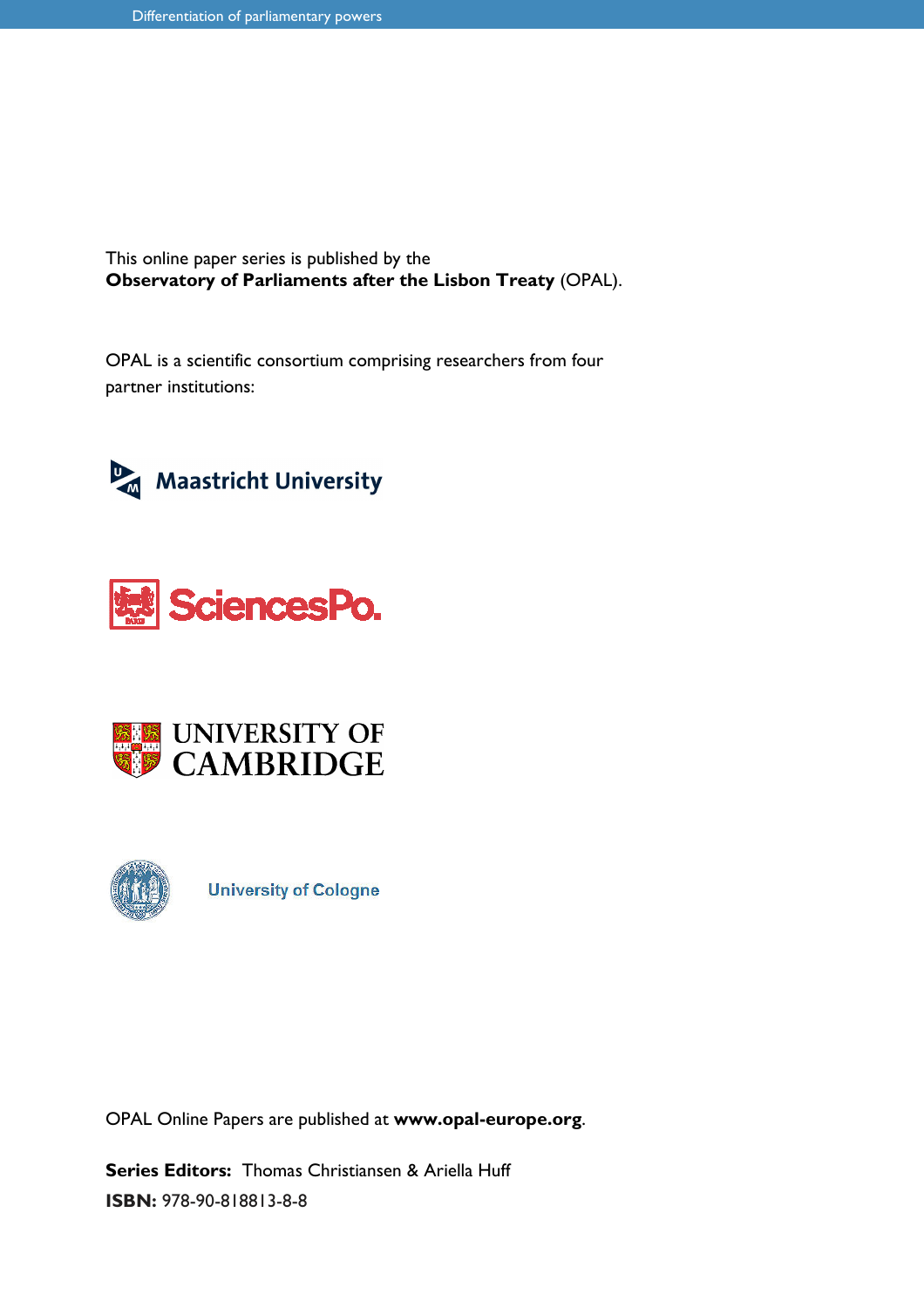# Differentiation of parliamentary powers

# The German Constitutional Court and the German Bundestag within the financial crisis

*Oliver Höing* 

# **Abstract<sup>1</sup>**

j

*In combating the financial and debt crisis in Europe a number of measures have been established outside the EU legal framework. This has led to an increased differentiation of parliamentary powers between Eurozone and non-Eurozone countries, but also* within *the Eurozone itself. Some parliaments must give prior consent to each financial tranche being granted within the EFSF or ESM framework, while in other settings the governments exclusively decide.* 

*This paper demonstrates that the strong position of the German Bundestag is also a result of a series of Post-Lisbon judgements of the German Constitutional Court. The judges in Karlsruhe started to enlarge their jurisprudence to intergovernmental treaties. Essentially, the Court regards the Bundestag as the only fully democratic representative institution of the German people in the EU system. Consequently, the democratic legitimacy of decisions taken within the current crisis management must be derived from the German parliament. However, the strengthening of the Bundestag's powers leads to further differentiation of parliamentary powers in the EU. This has farreaching consequences for the democratic legitimacy of policy-making processes in the Economic and Monetary Union.* 

**Key Words**: Differentiation of Parliamentary Powers, Economic and Monetary Union, European Financial Stability Facility, Financial and Debt Crisis, German Constitutional Court, National Parliaments.

<sup>&</sup>lt;sup>1</sup> I especially thank Claudia Hefftler for comments on the first draft of this paper.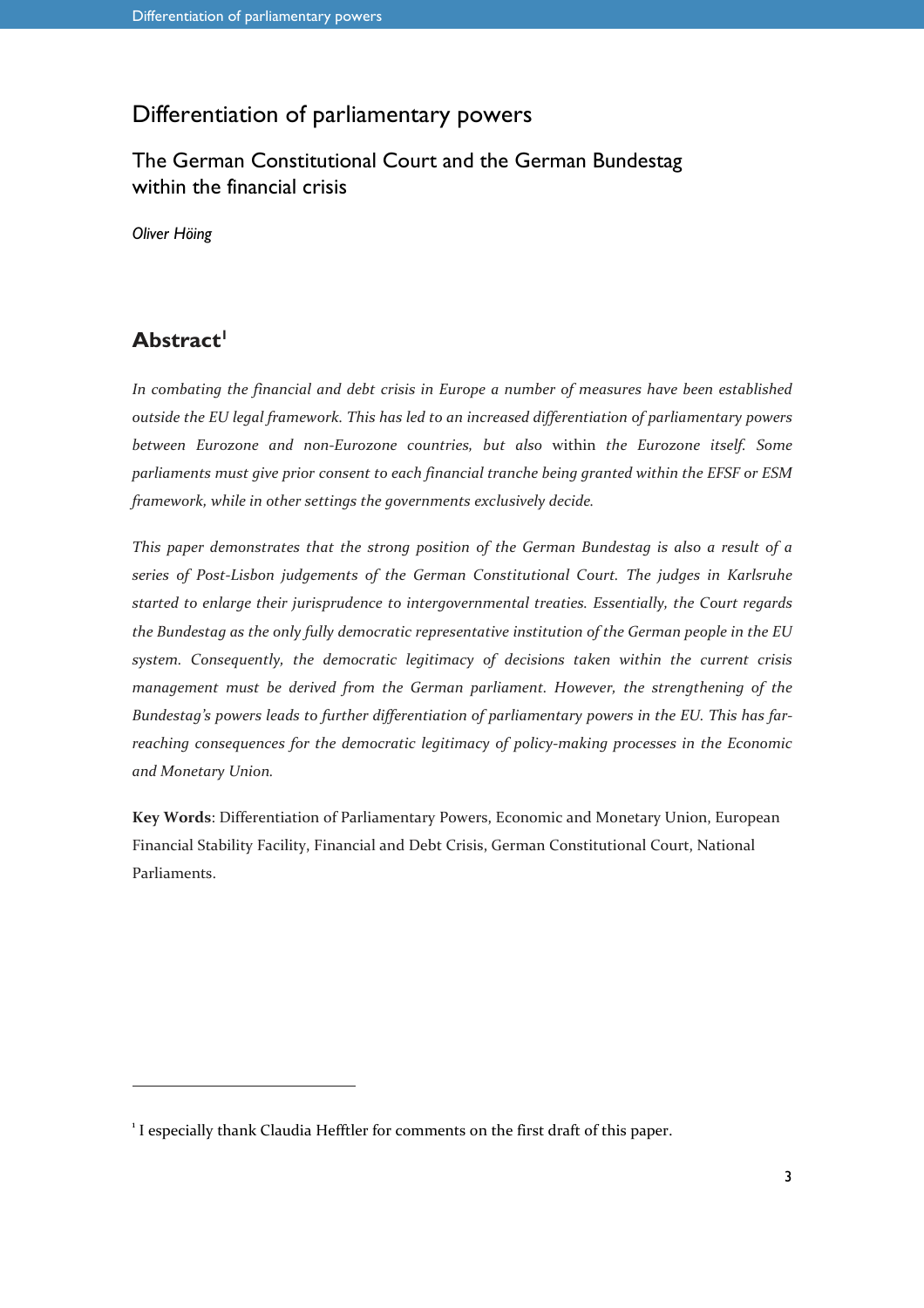# Differentiation of parliamentary powers

## The German Constitutional Court and the German Bundestag within the financial crisis

*Oliver Höing* 

### **1. Introduction**

The German Constitutional Court (*Bundesverfassungsgericht*, BVerfG) has become a central player in the European integration process. In a series of judgements related to the financial and debt crisis, the BVerfG strengthened the powers of the German Bundestag which it regards as the only fully democratic representative institution of the German people in the EU political system. Since the BVerfG, however, necessarily takes decisions for the German Bundestag only, its judgments have led to an increased differentiation of parliamentary powers in Europe. These powers are affected by the current crisis for two major reasons:

First, there is a clearly identifiable trend towards a "summiting" (Schulz, 2012) of the current crisis management resulting in the fostering of executive dominance by "bypassing […] democratic institutions at both the Union and the Member State level" (Eriksen, Fossum, 2011, p. 158). An increase of the Union's room for manoeuvring in financial and economic policy whilst simultaneously strengthening the democratic legitimacy of its decisions (Pernice, 2012: p. 98) seems impossible to be implemented simultaneously. Most of the time, national parliaments (NPs) only provide for an ex-post legitimation of decisions taken by their executives. Consequently, the recent judgments by the BVerfG can be interpreted as an attempt to "decelerate the decision-making speed" (Münkler, 2012: p. 101) at the European level by allowing the German Bundestag to deliberate more copiously on proposed measures.

Secondly, the financial and debt crisis also revealed that the current crisis management hits Euro Member States asymmetrically - depending upon who provides and who receives financial assistance from the diverse rescue mechanisms. As Fox pointed out, a democratic challenge for so-called programme countries<sup>i</sup> arises from the fact that their governments seem to be more "responsive to the demands of unelected institutions and the financial markets than to those of their public" (Fox, 2012: p. 464). Donor countries, on the other side, are concerned whether financial guarantees can be issued without the explicit approval of their parliaments.

Starting with the Lisbon judgement and contrary to a perceived trend of de-parliamentarization (see for instance Kirchhof, 2004) the Bundestag and the Bundesrat have been strengthened in EU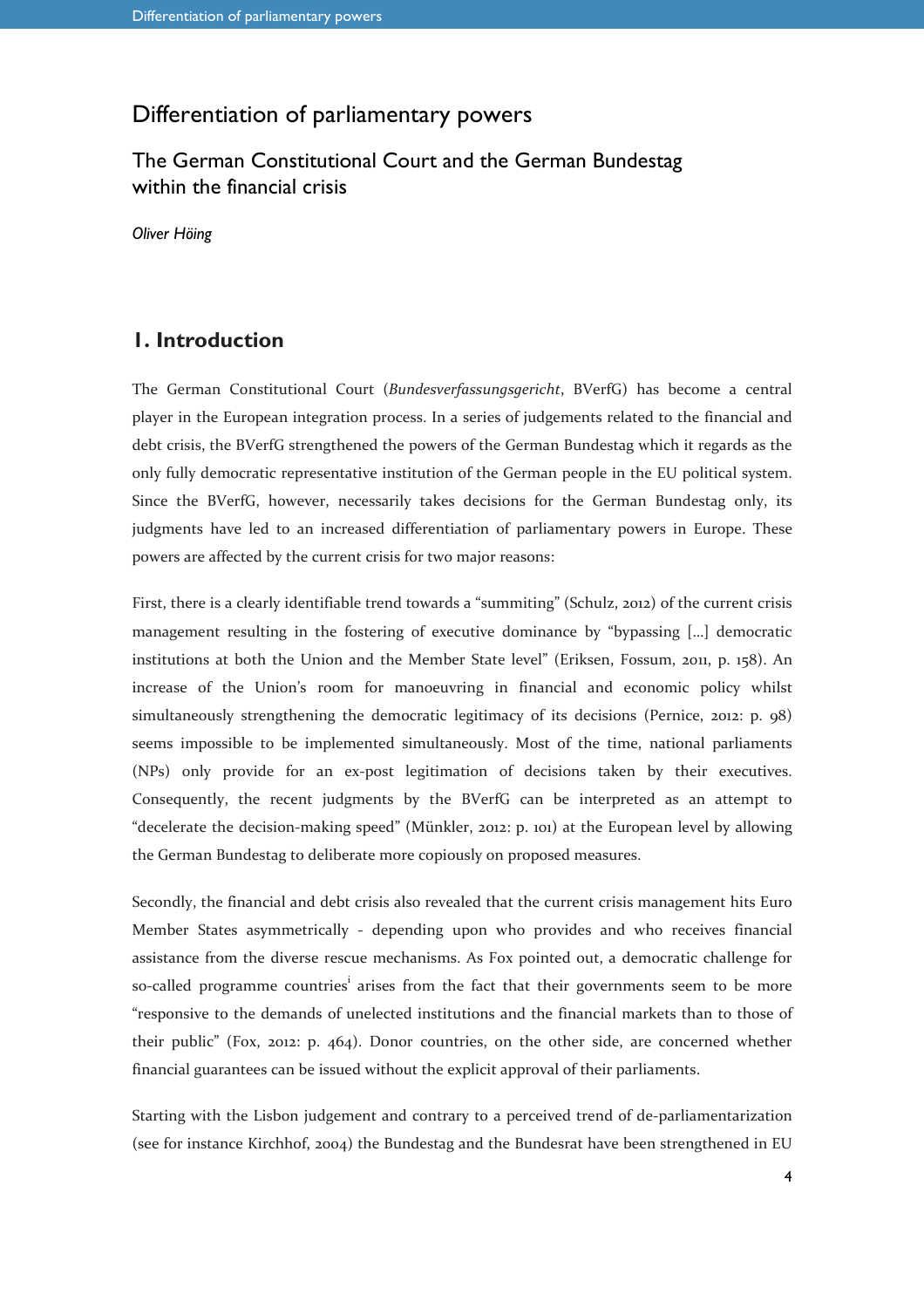affairs in recent years (see for instance Kiiver, 2010, p. 580). With the outbreak of the financial and debt crisis, the Court even enhanced its jurisprudence to the intergovernmental area in which a number of instruments were established that potentially pose a challenge to Germany's sovereignty: not only the transfer of competences to supranational institutions, but also the extent of financial liabilities can violate democratic principles (and undermine article 38 of the German Basic Law). In a series of post-Lisbon judgments, the Court therefore tried to define conditions under which financial guarantees may be granted.

This paper focuses the strengthening of the German Bundestag's co-decision powers by the German Constitutional Court. Recent judgments reveal that national provisions to implement the ESM and the EFSF differ significantly across countries of the Eurozone: in some Member States the consent of parliamentary bodies has to be obtained before decisions on financial guarantees are taken while in others the ministers of finance exclusively decide. This reveals a strong differentiation of *parliamentary powers related to budgetary authority* - arguably the key prerogative of parliaments - that has not been sufficiently addressed in academia.

One could argue that powers related to budgetary authority do not constitute an own category but merely a sub-category of NPs' powers within their domestic setting. However, budgetary authority constitutes the most fundamental evidence for parliamentary powers drifting apart *between* Eurozone and non-Eurozone countries and *within* the Eurozone itself. The point of this paper is to present first evidence that this increased differentiation of parliamentary powers has fundamental implications for the democratic legitimacy of EU and EMU policy-making. While some parliaments find themselves as mere bystanders, others can actively influence executive policy-making.

Therefore, recent judgements pose a couple of general questions: which role does the German Constitutional Court attribute to the Bundestag, and why? And how does this impact on the already asymmetric dispersion of parliamentary powers across Europe?

The paper starts with theoretical considerations on the asymmetrical shock that the financial and debt crisis pose to national parliaments. The paper briefly outlines the legal basis of the crisis management before it elaborates on the term "differentiation" and accentuates the role constitutional courts play therein. Three different categories of parliamentary powers are distinguished to better grasp this development. The next part deals with the three latest judgements of the BVerfG which exemplify that powers related to budgetary authority now constitute an own category. Based on these findings, the paper develops a classification of parliamentary powers related to the budgetary authority and presents first empirical evidence for these considerations. The final part draws conclusions on the impact of the democratic legitimacy in the decision-making processes of EU and EMU politics.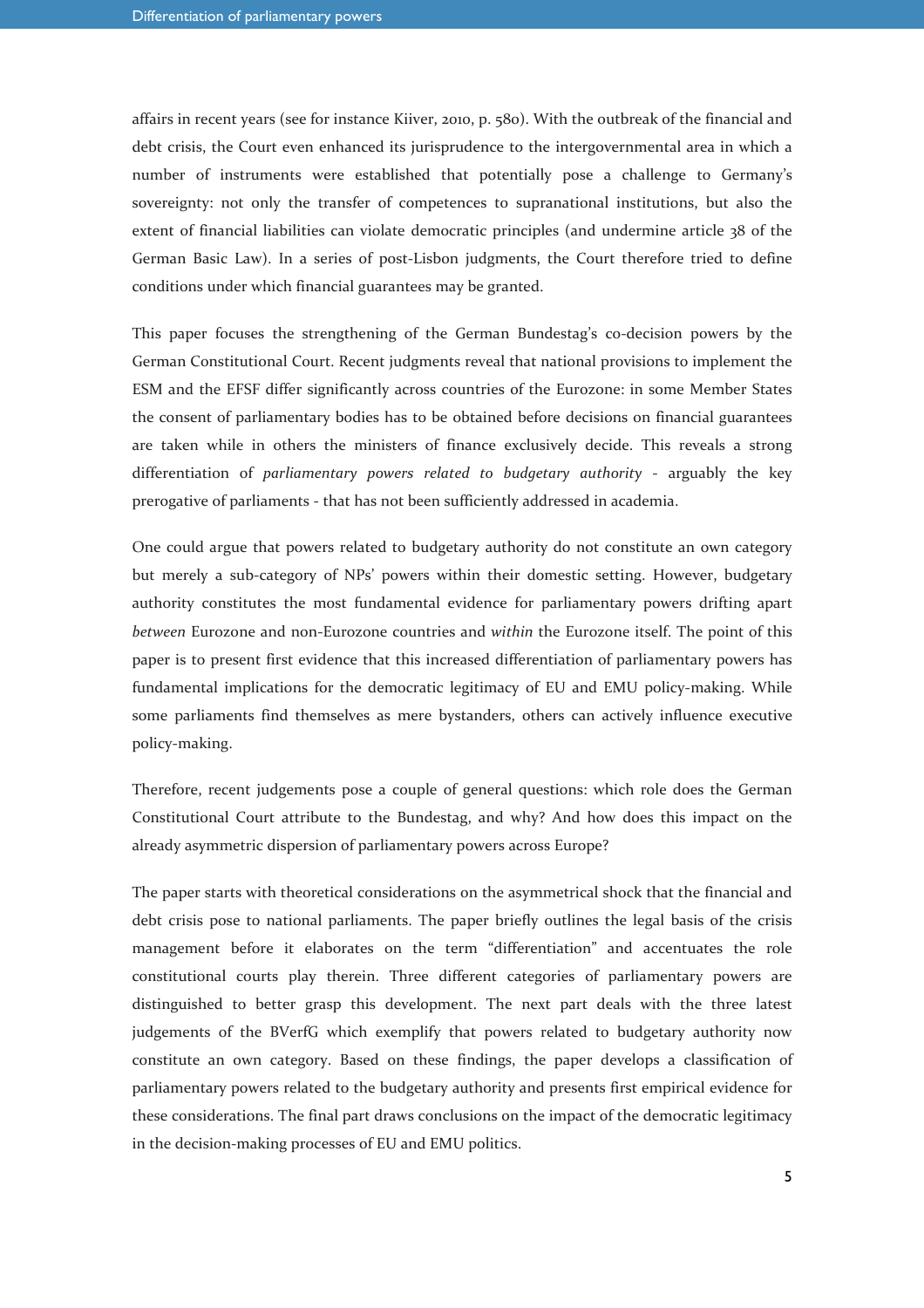# **2. Outside the EU legal framework – classifying parliamentary powers**

#### *2.1 The legal basis of EU crisis management since 2009*

Following the literature, the current crisis management will be categorised into two groups: (i) measures implemented within the EU legal framework and addressing all NPs in the EU (although with partly stronger rules for Eurozone countries) and (ii) measures outside the treaty framework aiming at a subset of Member States that are ratified and implemented at the national level (Kunstein and Wessels, 2012). Within the EU legal framework, the Stability and Growth Pact (StGP) was sharpened and a package of one directive and five regulations (so-called "Six Pack") implemented to avoid future crises. The newly labelled European Semester allows the Commission to make country-specific recommendations requesting Member States to initiate measures reducing economic imbalances (Delors et al., 2011; Hallerberg et al., 2012). The EU2020 strategy<sup>ii</sup> defines a number of policy goals that Member States are committed to fulfil. Also, the European Financial Stability Mechanism (EFSM) was launched by the Commission covering some of the first payments to financially stricken Member States. Currently a Single Supervisory Mechanism (SSM), a so-called Banking Union, is in the making that was initiated during several European Council meetings in 2012. Its operational implementation shall take place in 2013 (European Council, 2012).

Beyond this still incomplete list of measures<sup>iii</sup> within the EU legal framework, responses to the crisis were very much characterized by an *intergovernmental* approach: The Euro-Plus-Pactiv is arguably the least binding of these reforms. Based on European Council conclusions, it was created in March 2011 and adopted by 23 Member States (including all Eurozone countries). It is built on voluntary adherence to its rules; no plans exist to incorporate it into the EU legal framework.

More decisive steps have been taken with the creation of the "European Financial Stability Facility" (EFSF), the "Economic Adjustment Programme for Greece" (entered into force both in June 2010) and the "European Stability Mechanism" (ESM; entered into force in October 2012). These measures had to be implemented and approved by the national parliaments of the Eurozone only.<sup>Y</sup> Both of these special purpose mechanisms are located in Luxembourg. Funding from the EFSF and ESM is subject to strict conditionality and is politically bound to the ratification of the "Treaty on Stability, Coordination and Governance in the Economic and Monetary Union" (TSCG).

This treaty encompasses all EU Member States except the Czech Republic and the United Kingdom. Participating countries are required to implement (preferably) constitutional or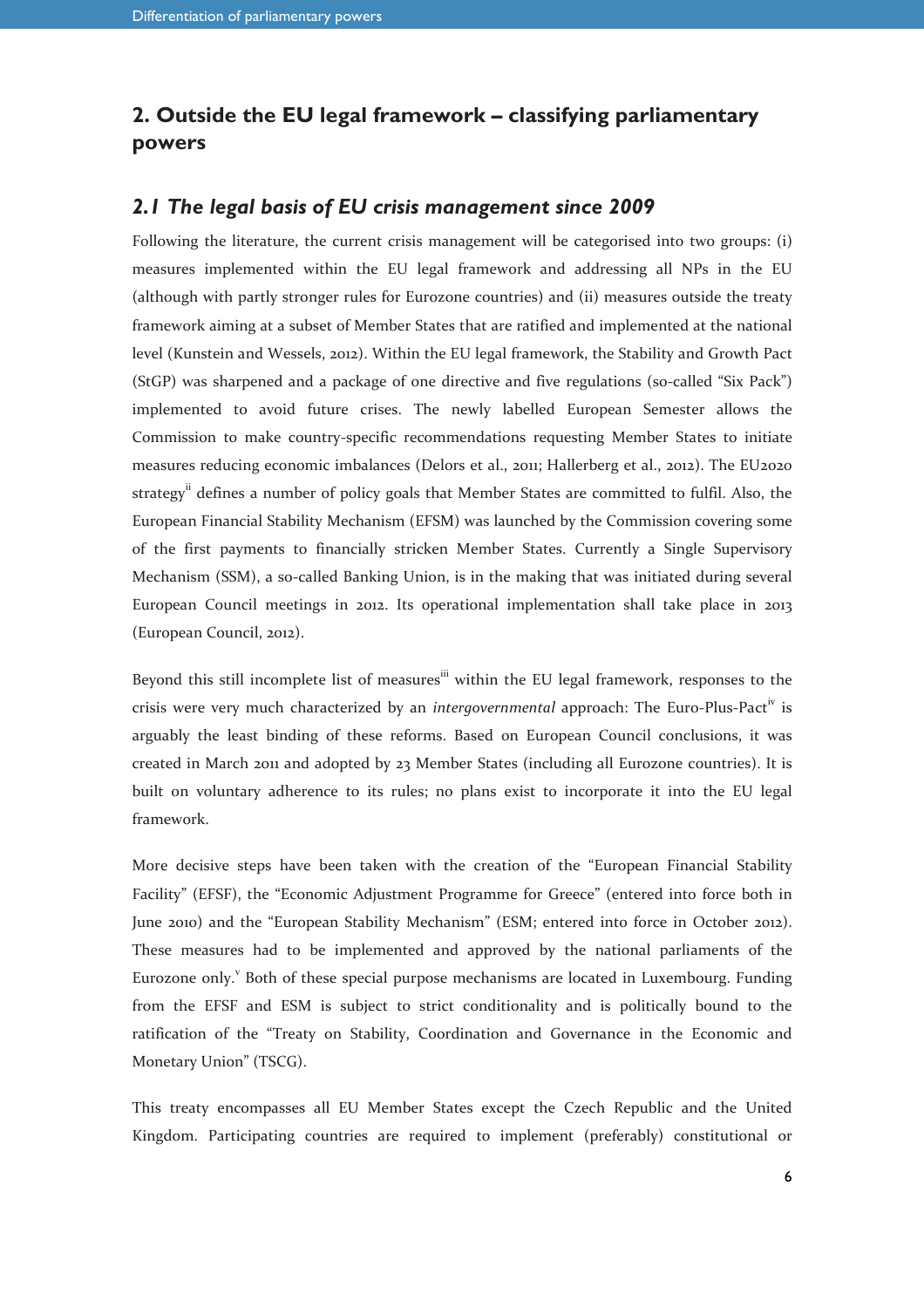statutory mechanisms in order to limit public borrowing (Art. 3 (2) TSCG). The Member States commit themselves to budgets that are, as a rule, in surplus. It foresees economic sanctions to be imposed by the European Court of Justice (CJEU) and therefore constitutes a significant constraint of national sovereignty (Art. 8 (1) TSCG). Each participating parliament had to ratify and implement the TSCG; the overall mechanism is binding under international law and shall be incorporated into the EU legal framework at a later point in time.

| <b>Project</b>                                                                                                                | <b>Legal framework and participants</b>                                                                                                                                                                                                                                            |
|-------------------------------------------------------------------------------------------------------------------------------|------------------------------------------------------------------------------------------------------------------------------------------------------------------------------------------------------------------------------------------------------------------------------------|
| EU/ within EU legal framework<br>$\vert$ )                                                                                    |                                                                                                                                                                                                                                                                                    |
| European Financial Supervision: European<br>Systemic Risk Board (ESRB) and European System<br>of Financial Supervisors (ESFS) | Based on EU secondary legislation. Participants: EU<br>Member States                                                                                                                                                                                                               |
| European Financial Stabilisation Mechanism (EFSM)                                                                             | Based on EU secondary legislation. Participants: EU<br>Member States                                                                                                                                                                                                               |
| European Economic Policy Coordination:<br>European semester; Six-Pack                                                         | Based on EU secondary legislation. Participants: EU<br><b>Member States</b>                                                                                                                                                                                                        |
| Institutional Governance Architecture                                                                                         | Institutional reforms based on Euro Summit and<br>European Council conclusions. A number of<br>institutions only, but only including the Eurozone<br>members                                                                                                                       |
| Subsets of Member States/outside EU<br>2)<br>legislative framework                                                            |                                                                                                                                                                                                                                                                                    |
| European Financial Stability Facility (EFSF)                                                                                  | Private company owned by the Eurozone<br>members. European Commission involved in<br>implementation (conditionality)                                                                                                                                                               |
| European Stability Mechanism (ESM)                                                                                            | Intergovernmental organisation based on European<br>Council decision for a limited change of the EU<br>treaties. (Revised) ESM Treaty signed by the<br>Eurozone members. European Commission<br>involved in implementation (conditionality)                                        |
| Euro-plus Pact                                                                                                                | Intergovernmental agreement based on European<br>Council conclusions. Adopted by the Eurozone<br>members as well as Bulgaria, Denmark, Latvia,<br>Lithuania, Poland and Romania. European<br>Commission involved in monitoring                                                     |
| Treaty on Stability, Coordination and<br>Governance (TSCG)                                                                    | Intergovernmental treaty signed by all EU Member<br>States except the Czech Republic and the United<br>Kingdom. European Commission involved in<br>monitoring. Obligation to introduce national debt<br>brake subject to jurisdiction of Court of Justice of<br>the European Union |

|        | Table I Economic governance reforms since the beginning of the financial turmoil and sovereign debt |  |  |
|--------|-----------------------------------------------------------------------------------------------------|--|--|
| crisis |                                                                                                     |  |  |

**Source 1:** Kunstein and Wessels, 2012, 7.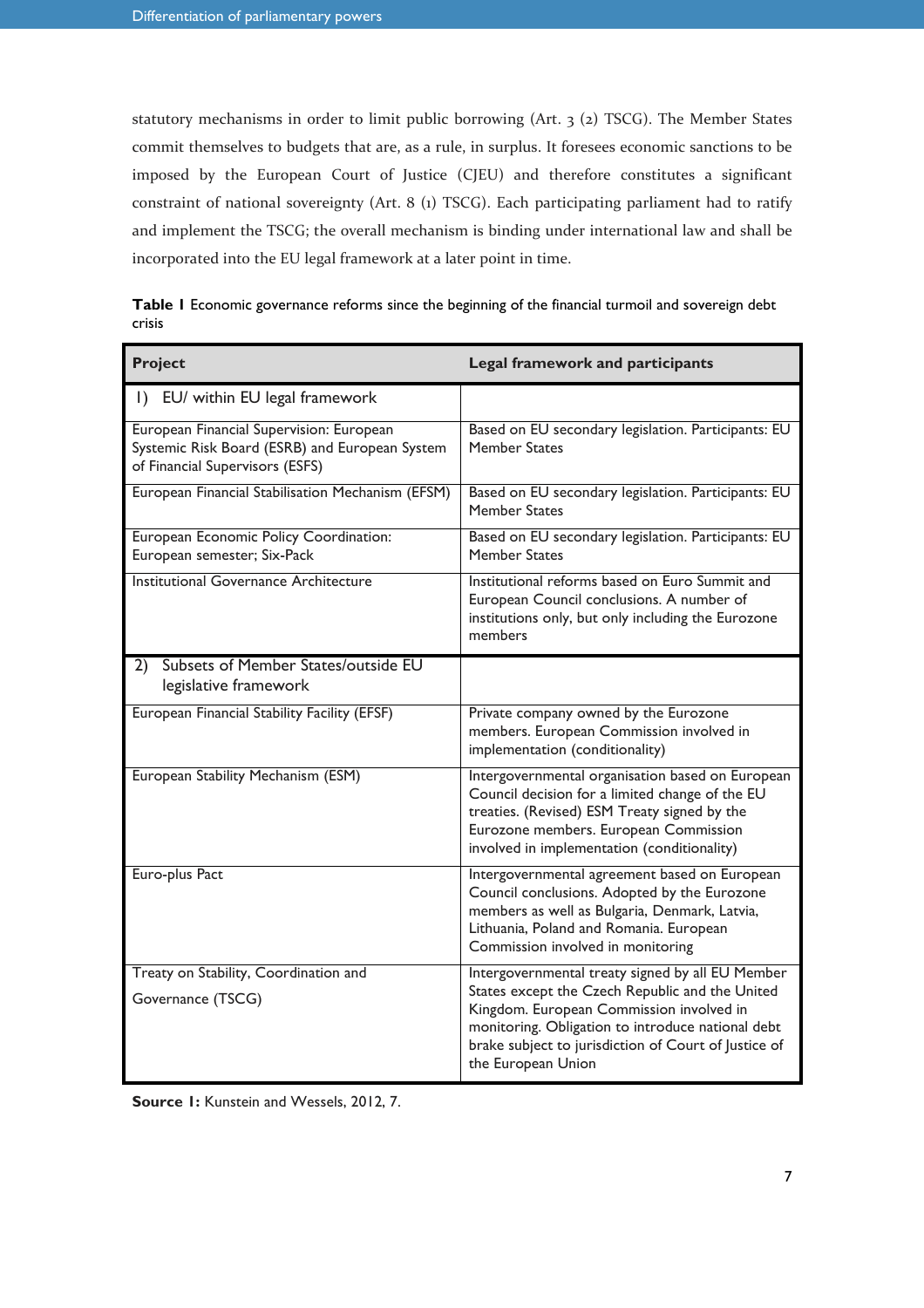Why is it important to distinguish between measures outside and inside the EU legal framework? First, measures outside the EU legal framework are often treated as foreign policy by the respective national governments. National parliaments do not have a strong say in this policy area – except that they must eventually ratify international treaties. Provisions in the German case exemplify this:

The German Bundestag passed so-called accompanying laws to the Lisbon Treaty regulating the parliaments' participation and information rights in EU affairs. The government assumed that these parliamentary rights literally apply to "EU" affairs only (covering policy proposals initiated *within* the EU legal framework) and not to intergovernmental treaties (see more below). Therefore, the drafting and initiation of measures outside the EU legal framework is likely to be dominated by executive representatives since national parliaments can easily be put aside.

Second, measures outside the EU legal framework had hitherto a much stronger impact on the financial markets than measures inside the framework. The supply of financial guarantees can only be provided for at the national level since the EU lacks the financial and constitutional resources to do so<sup>vi</sup>. That is one of the reasons why the crisis response was and still is very much characterized by an intergovernmental approach. And third, measures outside the EU legal framework exemplify that EU Member States are hit asymmetrically by the recent crisis. The EFSF and the ESM affect Eurozone countries either by the strict conditionality that must be complied with in order to receive financial assistance, or because the financial guarantees provided limit the political manoeuvring of future elected chambers. The differentiation of parliamentary powers in this area is therefore not only significant because different subsets of Member States are affected, but also because the Member States within the Euro Area are affected differently.

All these measures had, furthermore, different impacts on participating countries: countries, such as Poland or Germany, had already incorporated debt brake rules in their constitutions before the TSCG came into force. And while countries such as Slovakia, Malta or Italy have incorporated constitutional mechanisms to limit future public borrowing, countries such as France or the Netherlands have explicitly opted for statutory provisions to do so. Additionally, the debt level of the participating countries varies considerably. While some countries expect a significant impact of the fiscal compact on their annual budgets, others see them largely unaffected. That is one reason why this paper will not deal in detail with the TSCG but concentrates on the differentiation of parliamentary powers within the EFSF and ESM frameworks. These rescue mechanisms impair upon a principal right of parliaments: the budgetary authority. However, before elaborating on this point, the term "differentiation" and the role of constitutional courts in this process will be addressed.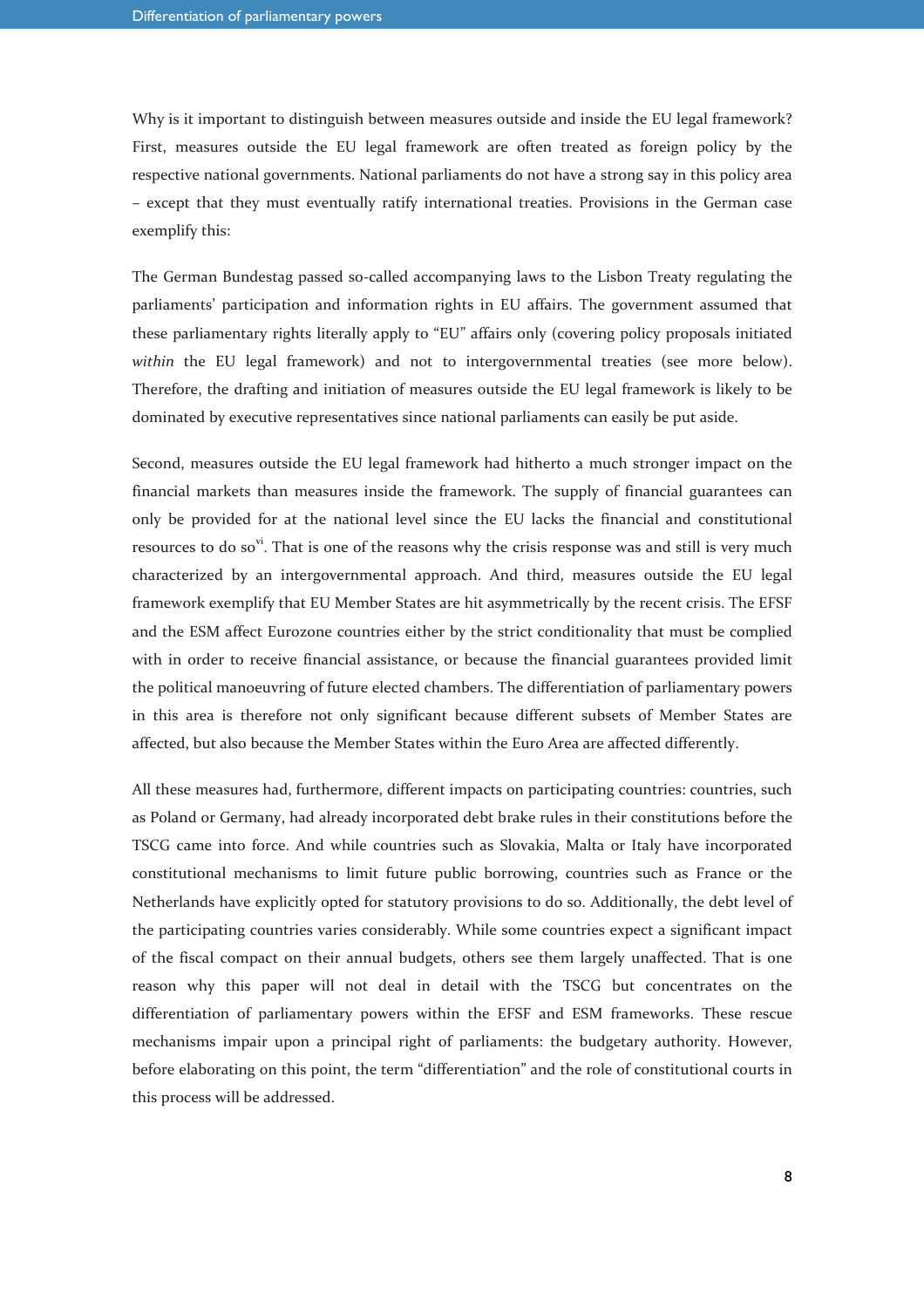#### *2.2 Differentiated Integration and the Role of Constitutional Courts*

The term "differentiated or flexible integration" does not constitute a prominent approach to European integration (Tekin, 2012, p. 20), but constitutes a part of the integration reality (see for instance Schimmelfennig et al., 2011). A number of terms have emerged<sup>vii</sup> that try to explain the phenomena in which "one group of EU Member States is not subject to the same Union rules as others" (Tekin and Wessels, 2008, p. 25). What most of these approaches have in common is that they refer to differences with regard to a *Union set of rules* (opposed to diverging national implementation laws). Countries opt-out from certain provisions in EU primary law (Denmark or the UK in case of the Euro) or they don't participate in new intergovernmental treaties (the non-Euro countries in case of the ESM and EFSF, or the UK and the Czech Republic in case of the TSCG). This differentiation addresses the macro-level. The dividing line is a *Union set of rules* inside or outside the EU primary law. This paper extends this concept of differentiation by looking at domestic differences, specifically how EFSF/ESM provisions have been implemented into national law. For instance, article four of the ESM Treaty regulates that the Board of Governors and the Board of Directors take decisions.<sup>viii</sup> While these provisions apply to all participating countries, the implementation laws to the ESM treaty differ in how far they require a prior approval of a parliamentary body allowing the national representative in the Board of Governors or Directors to take a decision. Constitutional courts, and in particular the German BVerfG played a crucial role in formulating these provisions.

A number of theoretical approaches also deal with the role of courts in the integration process (although mostly with the European Court of Justice). "Integration Through Law" (ITL), for instance, is not a classical theory of European integration but often treated *as if it were* a theory in order to explain the political developments in Europe over the last decades. ITL emphasizes the importance of the "supremacy of EU law" for the integration process (Haltern, 2006, p. 399) as well as the powerful position of the European Court of Justice (see for instance Cappelletti et al., 1986; Weiler, 1991). Interestingly, the "supremacy of EU law" was developed in a period in which the integration process seemed to have slowed down. Between the 1960s and 1980s, Member States still possessed veto powers in almost all policy areas. As Haltern argues, this facilitated the recognition of the supremacy of EU law *because* Member States were still able to politically block decisions in the institutions of the European Community (Haltern, 2006, p. 406). This pattern changed with the intensification of the integration process from the mid-1980s onward. When it became clear that Member States had irrevocably transferred competences to the European level, national constitutional courts – and in particular the German Bundesverfassungsgericht – tried to counterbalance this development that they feared could bypass democratically elected institutions in the decision-making processes. The famous Maastricht judgment of the BVerfG from 1993, but also judgements such as the Solange I and II decisions (Haltern, 2007, pp. 471) underlined that the Member States must remain the "masters of the treaty". And within the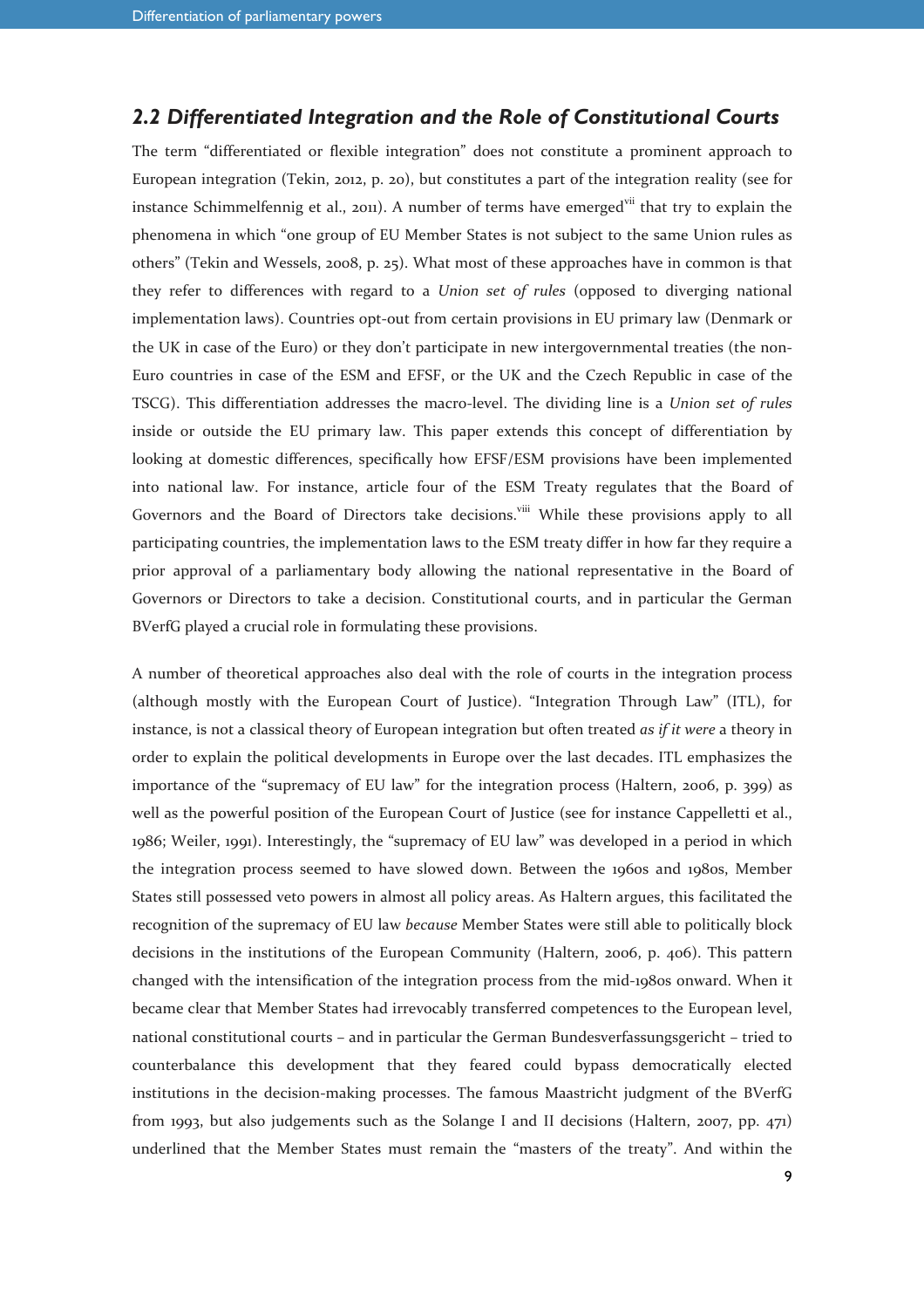Member States, it were the national parliaments - as the only democratically elected institutions that were attributed with this task. $i^{x}$ 

By safeguarding the constitutionality of European treaties with the democratic principles of the German Basic Law, the BVerfG has recently extended its scope of jurisdiction from the scrutiny of EU primary law to intergovernmental agreements. This development has far-reaching implications for the functioning of the current crisis-management. The BVerfG can only address the participation rights of the German parliament while the powers of other parliaments are not affected. The result is an unprecedented differentiation of parliamentary powers, specifically powers related to the budgetary authority of parliaments.

#### *2.3 Three categories of parliamentary powers in the European Union*

This paper proposes distinguishing parliamentary powers into three categories. First, powers regulated in EU primary law applying to all 40 chambers. Second, powers defined in national settings varying among the Member States. And third, powers specifically related to the budgetary authority of parliaments within the EFSF and ESM framework and consequently only applying for parliaments of the Eurozone.

Within the first category, NPs are granted equal competences under EU primary law.<sup>x</sup> They are involved in the implementation of European directives into domestic law (Art.  $288$  TFEU)<sup>xi</sup> although the degree of NPs' involvement in the transposition of these directives can slightly vary. This is also true for the adaption of new treaties and amendments to EU primary law which parliaments have to ratify (Art.  $48$  TEU).<sup>xii</sup> Here, domestic provisions on parliamentary involvement can slightly differ: in Ireland, for example, every amendment of the constitution requires a public referendum (with similar provisions in Denmark).

Under the newly introduced Early Warning System (EWS), all national parliaments can claim breaches of the subsidiarity principle of draft legislative proposals in a fixed time period (Protocol 2, Art. 6, Lisbon Treaties). Each parliamentary chamber has at least one vote.<sup>xiii</sup> Additionally, NPs have the possibility to engage in interparliamentary cooperation (IPC). The Lisbon Treaty enhances the role of the Conference of Parliamentary Committees for Union Affairs (COSAC) that shall help to "promote the exchange of information and best practices between National Parliaments and the European Parliament" (Protocol No. 1, Art. 10 Lisbon Treaties).<sup>xiv</sup> With these innovations some scholars expected NPs to form a kind of third or "virtual" chamber (Cooper, 2011) to alleviate the democratic deficit (Follesdal and Hix, 2005; Majone, 1998) of the EU political system.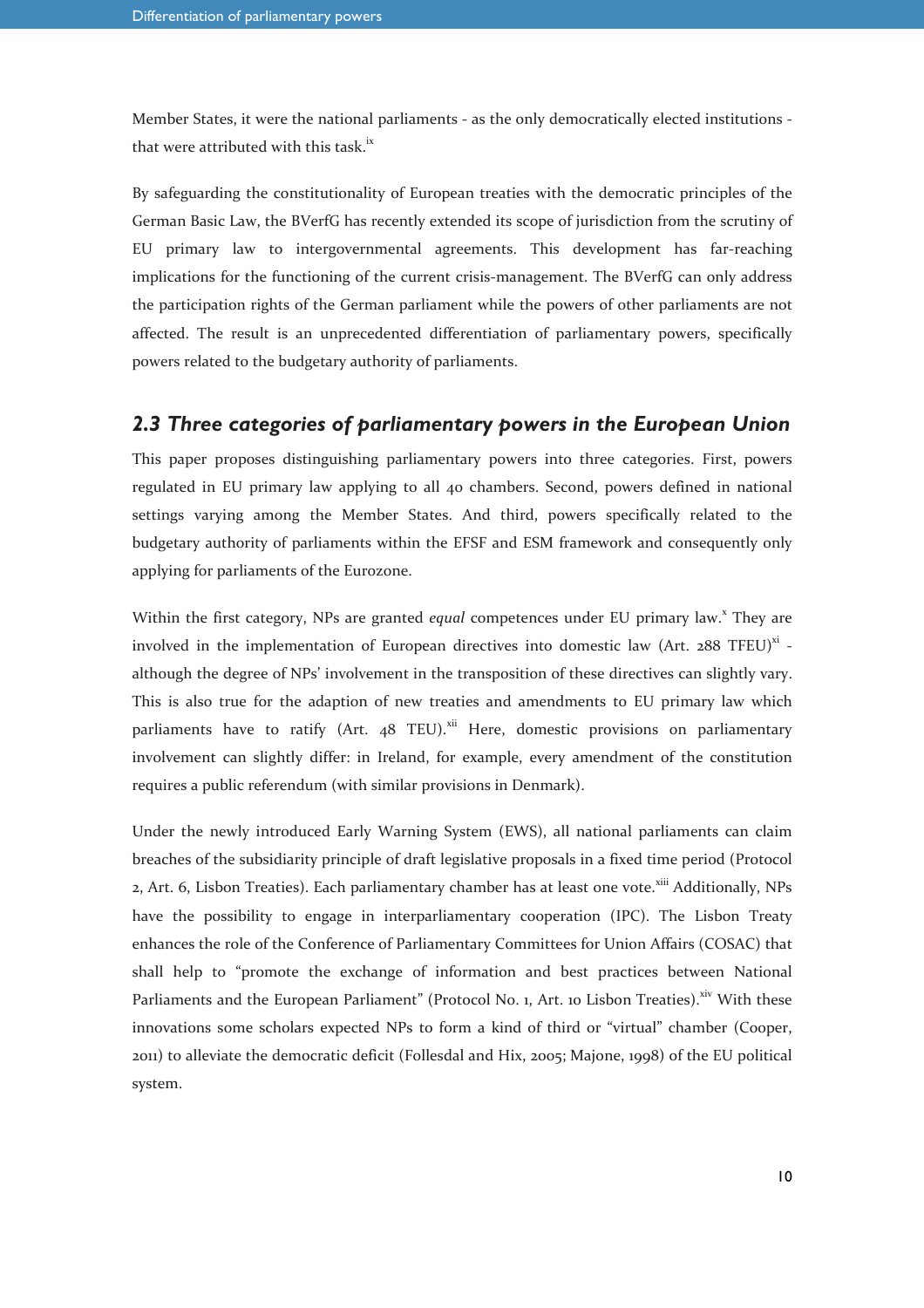The second category encompasses parliamentary powers granted to NPs within the domestic settings of their Member States. Classical studies on parliaments' powers emphasize the role NPs play in controlling and scrutinizing their governments (King, 1976; Norton, 1993). This function varies significantly among the Member States (see for instance Maurer and Wessels, 2001). Some parliaments, for instance the Austrian one, can give strong binding mandates to their ministers in Council negotiations (Pollak and Slominski, 2003) while other parliaments have little formal tools to influence executive policy-making. This fact became more relevant since the number of cases in which qualified majority voting applies was significantly increased over the years (O'Brennan & Raunio, 2007; Piris, 2010, p. 209).

However, not all parliaments make extensive use of the formal powers granted to them in their national settings (Auel, 2007; Pollak and Slominski, 2003). This is also true for instruments such as so-called scrutiny reserves or provisions to control European Council meetings (and the newly emerged Eurozone summits). Some parliaments have incorporated provisions to control and scrutinize the meetings of the Heads of States or Governments into their accompanying laws or rules of procedures, while other parliaments have not. This exemplifies that the search for the *one* role of national parliaments in the EU system can hardly provide for a complete picture since the real impact of NPs depends largely on national provisions that vary from country to country (on the future research agenda for national parliaments see Raunio, 2009).

This picture becomes even more blurred with the outbreak of the financial and debt crisis. NPs within the Eurozone are affected differently than parliaments outside the Eurozone. Only Eurozone parliaments implemented instruments requiring financial commitments. Therefore, the third category of parliamentary powers specifically encompasses powers related to the budgetary authority of parliaments. The provisions regulating the involvement of NPs in the granting of financial guarantees are laid down in the national implementation laws of the ESM and the EFSF. They vary significantly among the members of the Eurozone. While in some parliamentary settings each tranche of financial assistance must be agreed upon by a parliamentary body in advance, the same decisions are exclusively taken by the minister of finance in others (see Figure 1, further below). And beyond that, while some parliaments can tie the hands of national executives in EU negotiations if their budget is affected, other parliaments have no say in this process. The next table summarizes the various forms of influence of national parliaments in the EU political system.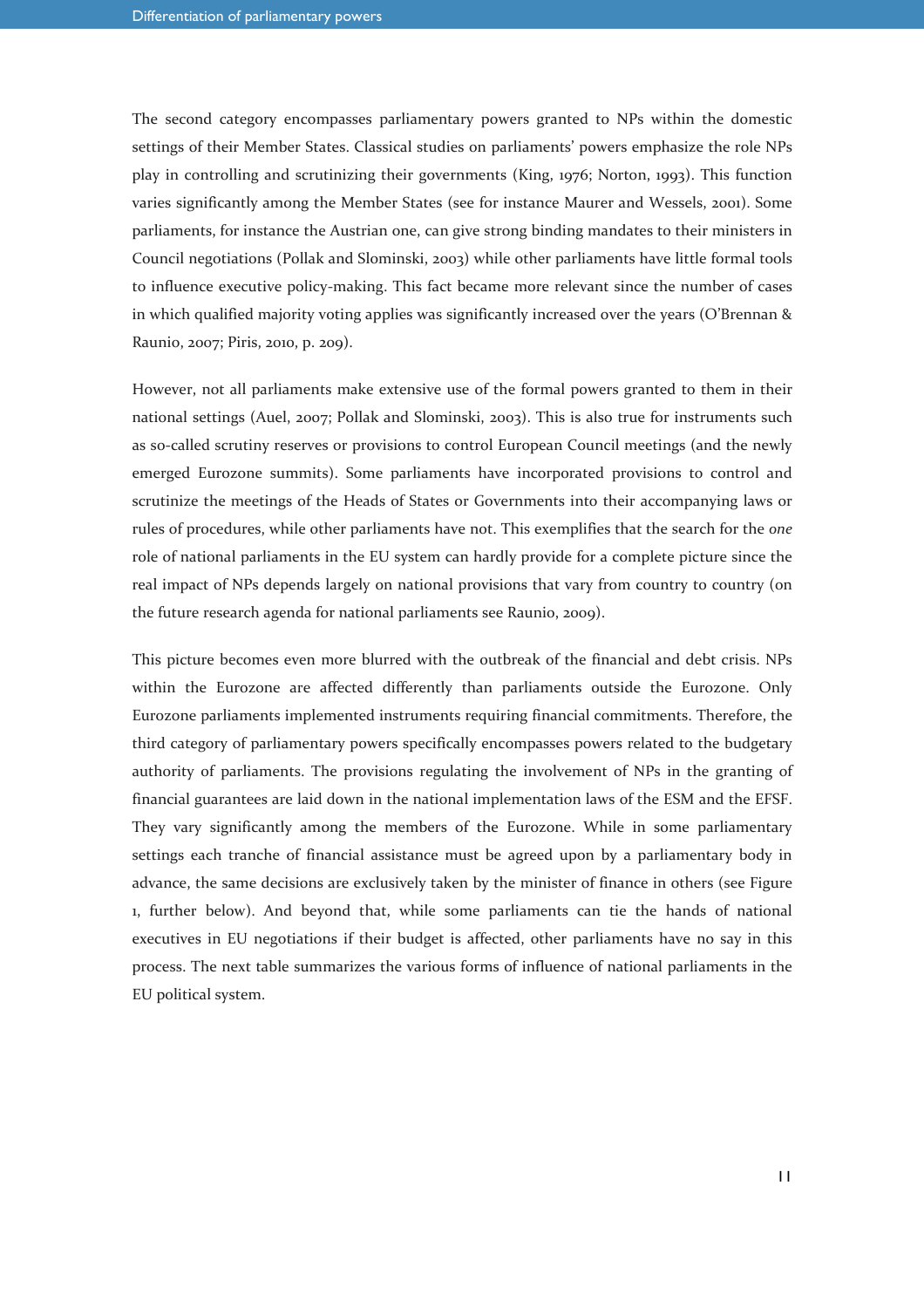| <b>Powers attributed in EU</b><br>primary law                                                                                                                                                                                | <b>Powers within the domestic</b><br>setting                                                                                                   | Powers related to budgetary<br>authority (EFSF, ESM)                                                                                                                                                                                                                                    |
|------------------------------------------------------------------------------------------------------------------------------------------------------------------------------------------------------------------------------|------------------------------------------------------------------------------------------------------------------------------------------------|-----------------------------------------------------------------------------------------------------------------------------------------------------------------------------------------------------------------------------------------------------------------------------------------|
| Implementation of EU<br>directives (Art. 288 TFEU)<br>Ratification of treaty changes<br>(Art. 48 TEU)<br>EWM (Protocol 1 and 2)<br>Interparliamentary<br>Cooperation (Protocol I and<br>2)<br>References in EU primary lawxv | The right to give binding<br>mandates to the minster<br>The possibility of scrutiny<br>reserves<br>The control of European<br>Council meetings | The right to decide on each<br>$\bullet$<br>tranche of financial assistance<br>of a sovereign aid package<br>under the EFSF or ESM<br>Information rights under the<br><b>EFSF and ESM</b><br>Delegation of competences<br>within the parliament under<br>the EFSF and ESM<br>mechanisms |
| All parliaments are principally<br>affected to the same degree;<br>regulated in primary law.                                                                                                                                 | Varying degrees of influence among<br>the 27 Member States; regulated in<br>constitutional and statutory<br>provisions.                        | Varying degree of influence among<br>the 17 Euro Member States:<br>regulated in the implementation laws<br>of the respective treaties.                                                                                                                                                  |

**Table 2:** Various forms of power of national parliaments in the EU political system

#### **Source 2:** Own presentation.

As outlined above, one may criticize that powers related to budgetary authority do not constitute its own category. They could also be treated as a sub-group of parliamentary powers within the domestic setting. However, since budgetary authority has always been *the* key prerogative of national parliaments these powers deserve to be treated separately. They also illustrate the latest step in a process of differentiation of parliamentary powers in the EU and especially *within* the Eurozone itself. The BVerfG specifically tried to strengthen the German Bundestag in this field in its latest judgements.

### **3. BVerfG Judgements related to the financial and debt crisis**

In their Lisbon Judgment the judges in Karlsruhe underlined once again that legitimacy and political sovereignty are still primarily rooted in the nation state (Beck, 2011, p. 475). As outlined above, the price policy-makers pay for this reasoning is that certain competences may not be transferred to the European level at all. In this respect, the Lisbon Judgment had a much stronger impact on the future integration process than the actual revision of the federal accompanying laws (see for instance Höpner et al. 2010, p. 326; Thym, 2009).

The Maastricht and Lisbon judgements asked whether a transfer of competences into a *supranational* setting was violating democratic principles. In its latest judgments, the Court assessed the constitutionality of *intergovernmental* agreements. Its rulings cover the general constitutionality of the EFSF/ESM and Fiscal Compact, but also the information rights of the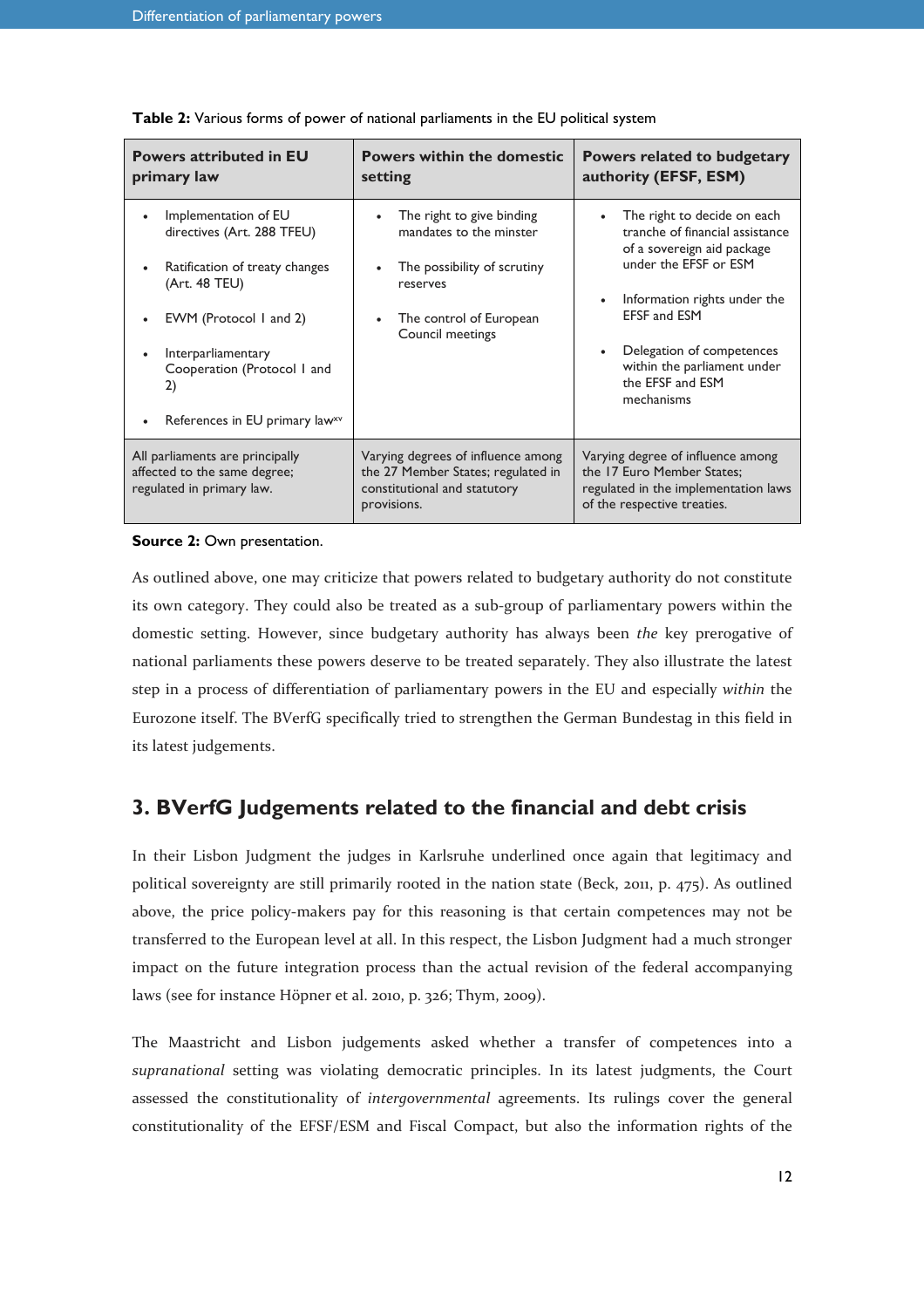German Bundestag and the delegation of competences within the parliament. Both opposition parties as well as members of the government coalition filed actions against some of these instruments. The next table presents the latest judgements of the BVerfG, from which the first three are dealt with in the next subsections.

| Date       | <b>Subject Matter</b>                                              | <b>Judgement</b>                                                                                                                                                                                                                              |  |  |
|------------|--------------------------------------------------------------------|-----------------------------------------------------------------------------------------------------------------------------------------------------------------------------------------------------------------------------------------------|--|--|
| 09/07/2011 | EFSF, Economic Adjustment<br>Programme for Greece                  | Financial liabilities can potentially constrain the<br>sovereignty of the German Bundestag, but the<br>legislator has latitude of assessment.                                                                                                 |  |  |
| 02/28/2012 | EFSF. Division of competences within<br>the Bundestag              | If competences are delegated to a special<br>committee, the conditions have to be explicitly<br>defined. An internal delegation of competences may<br>not be the general rule.                                                                |  |  |
| 06/30/2012 | ESM, Euro-Plus-Pact. Information<br>rights of the Bundestag        | The government is obliged to inform the German<br>Bundestag comprehensively and at the earliest<br>possible time. This also applies for<br>intergovernmental treaties.                                                                        |  |  |
| 09/12/2012 | ESM, Treaty on Stability,<br>Coordination and Governance<br>(TSCG) | Preliminary ruling: the ESM and the TSCG are<br>constitutional. It is confirmed that the legislator has<br>a latitude of assessment to decide how many<br>financial guarantees may be before the sovereignty<br>of the Bundestag is affected. |  |  |

**Table 3:** Three latest judgments of the BVerfG related to the financial and debt crisis

**Source 3:** Own presentation.

## *3.1 EFSF and first bailout for Greece*

In its judgment from September  $7<sup>th</sup>$  2011 the BVerfG had to assess whether the "Act Concerning the Giving of Guarantees in the Framework of a European Stabilisation Mechanism" (EFSF) and the "Monetary Union Financial Stabilisation Act" (first bailout for Greece) were compatible with the German Constitution. The BVerfG ruled that both international treaties are constitutional since the legislature has latitude of assessment on the probability of having to pay out financial guarantees. However, the BVerfG accepted this claim on the ground of a possible infringement of Article 38 (1) of the German Basic Law, e.g. that democratic principles are violated. The admission of the claim on these grounds is noticeable since both the EFSF and the first bailout package for Greece are limited in time and scope. The protection of the 'right to vote' was for the first time expanded to an intergovernmental setting despite the fact that an overwhelming majority in the German Bundestag voted in favour of the two treaties.

The BVerfG underlined that "the decision on public revenue and public expenditure is a fundamental part of the ability of a constitutional state to democratically shape itself" (German Constitutional Court, 2011, par. 122). Only when the Bundestag can freely decide on its revenues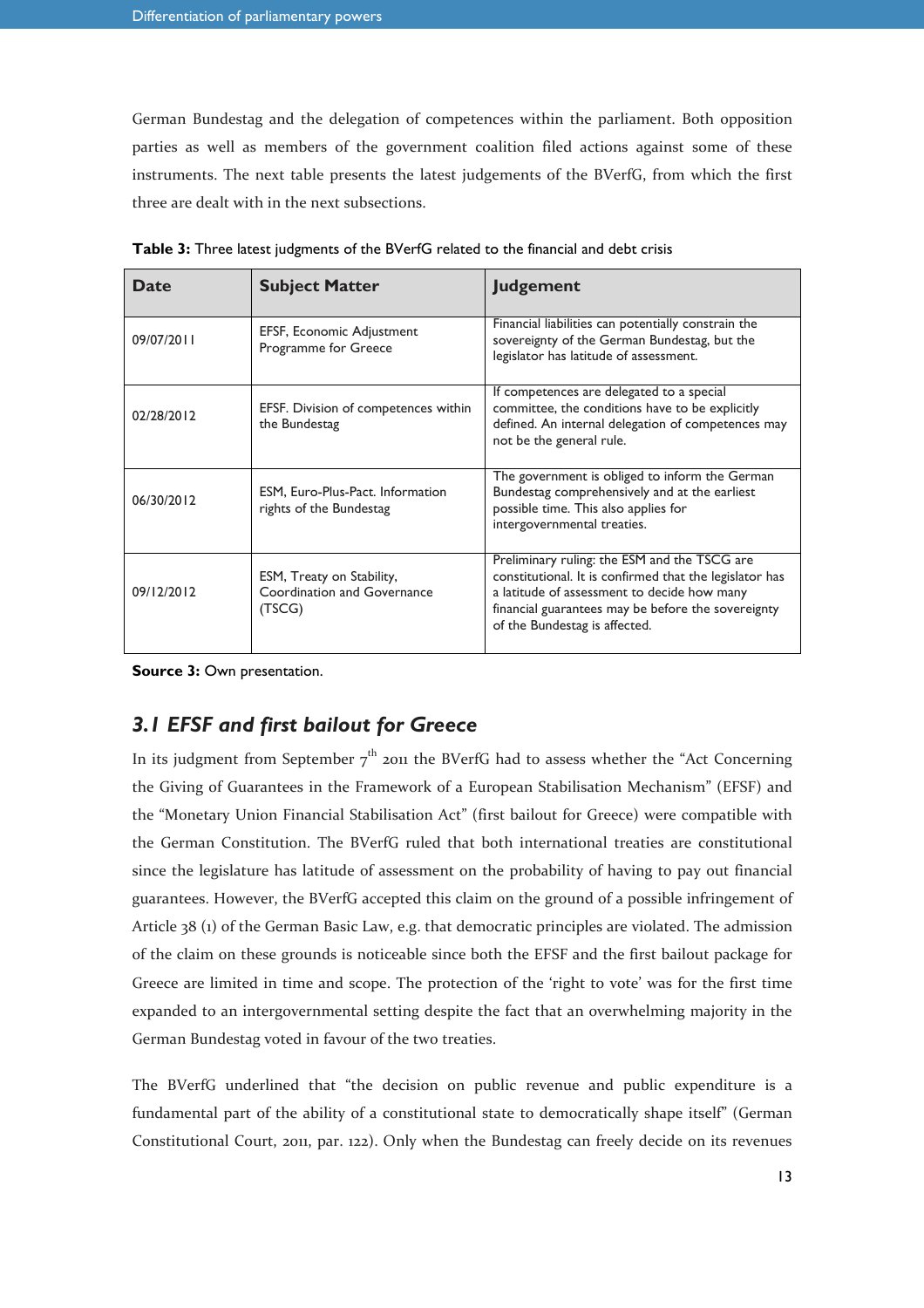and expenditures, citizens do have sufficient means to take part in the political will formation: budgetary authority has to remain with the German Bundestag, and the Bundestag may not transfer its budgetary responsibility to other actors by means of "imprecise budgetary authorisations" (ibidem).<sup>xvi</sup> The Court therefore underlined that these provisions were to be interpreted to the effect that the Federal Government is obliged to obtain *prior approval* of the Budget Committee before financial guarantees are given. The Bundestag can therefore remain the 'master of the procedure'; it remains a central player *within* the treaty framework.

The Court declared the two Acts constitutional although it principally acknowledges that there is a threat to the act of voting in the sense of article  $38 \text{ (i)}$  of the German Basic Law. The reason why it eventually dismissed the claims was that the plaintiffs did not present "a concrete context which indicates a supplementation of primary Union law by measures outside the Treaty structure that is due to the impugned measures" (German Constitutional Court, 2011b). One further reason for the dismissal of the claim was that both treaties are limited in time and scope. The BVerfG clearly permits a system "where only the conduct of other states decide[s] when the guarantees [are] called upon" (ibidem, par. 105). With the obligation to obtain the prior consent of the Budget Committee for each single tranche within the treaties' frameworks, the Bundestag's powers related to budgetary authority have been significantly strengthened and outreach the powers of most other Eurozone parliaments.

#### *3.2 Delegation of competences within the EFSF framework*

When the extension of the EFSF credit facilities was decided upon in September 2011, the German government envisaged the establishment of a special committee that was supposed to take decision on behalf of the Budget Committee in cases of "urgency" and "confidentiality". This special committee should consist of nine members from among the Budget Committee reflecting the majorities in the Bundestag's plenary and granting each party at least one representative. The approval of the complete Budget Committee was seen to potentially hamper efficient decisionmaking, especially in light of the fast pace with which financial markets operate (German Constitutional Court, 2012a, par. 88).

Two members of the oppositional Social Democrats filed an action against the delegation of competences within the Bundestag ( $\S$ 3 par. 3 and  $\S$  5 par. 7, EFSF treaty). According to the plaintiffs, their parliamentary rights were severely constrained by the delegation of competences to a special committee.<sup>xvii</sup> A committee consisting of only nine representatives could not sufficiently comply with the principle of proportionality that must inform the composition of the German Bundestag.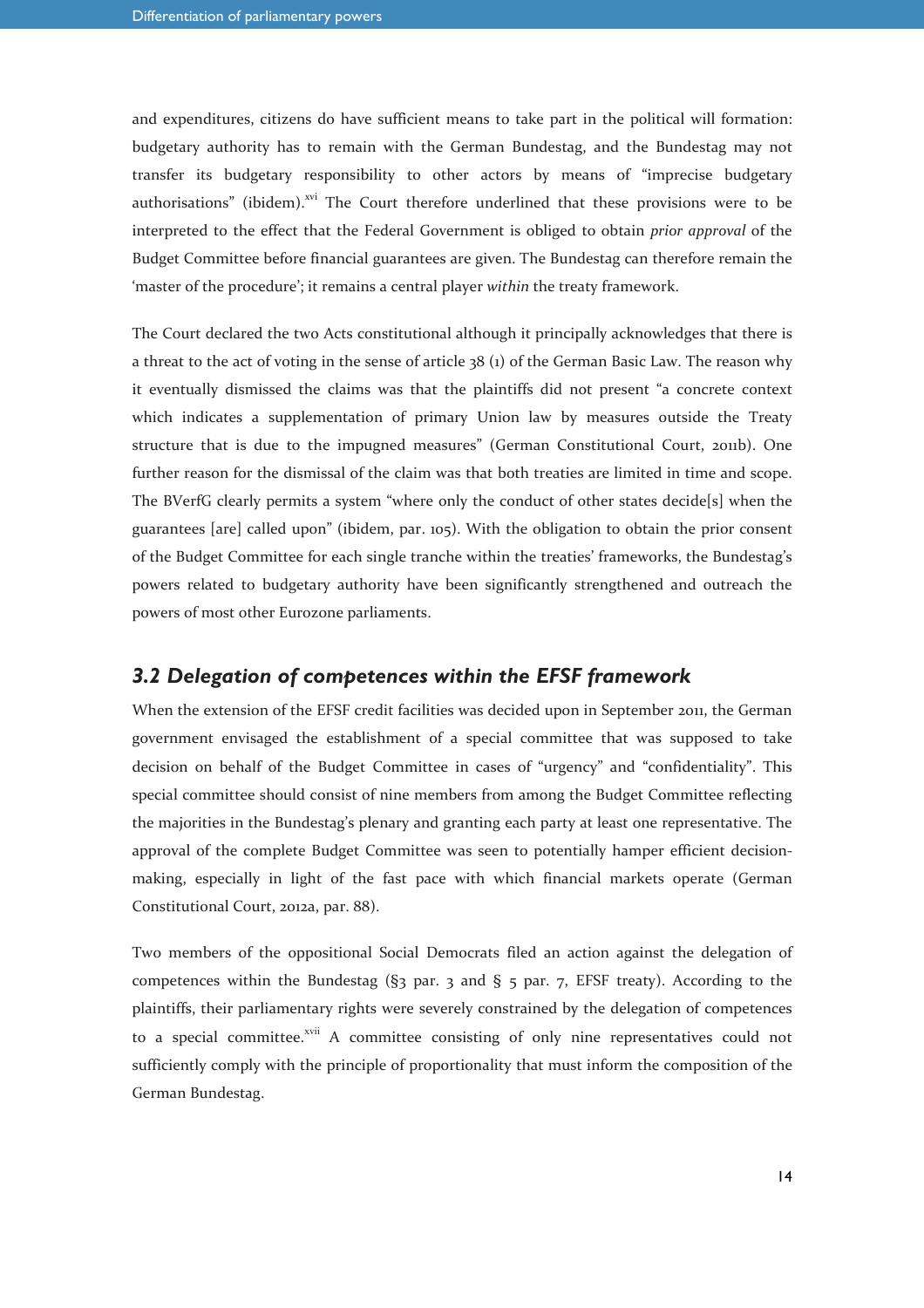The government side argued that the establishment of the special committee was built as an exceptional case only. It foresaw graduated participation rights for the German Bundestag: the overall budgetary responsibility would still remain with the Bundestag in its entirety while decisions requiring strict confidentiality and urgency - for instance on purchases on the primary or secondary markets - could be taken by the newly created committee. Potential reactions of the financial markets would not allow the involvement of the entire Budget Committee or plenary.

The BVerfG mainly followed the arguments of the plaintiffs. The Court declared the so-called "Sondergremium" partly unconstitutional. In line with previous judgements it underlined that the "German Bundestag complies with its function as a body of representation in *its entirety* and through the participation of *allxviii* its Members […]" (German Constitutional Court, 2012a: par. 102). Article 38 (1) of the German Basic Law does not provide for a differentiation of powers of members of the German Bundestag. All elected representatives have equal rights and may not be excluded from decision-making in specific areas.<sup>xix</sup> The democratic legitimacy of decisions taken within the EFSF framework therefore has to be derived from the German Bundestag in its entirety.

# *3.3 Information Rights of the German Bundestag in EMU policymaking*

Also the information rights of the German Bundestag within the crisis management have been subjected to the BVerfG. In order to ensure the competitiveness of the Euro area as well as its long-term stability, the Heads of States or Government agreed on decisive steps to implement the so-called Euro-Plus-Pact and the European Stability Mechanism in several meetings in the first quarter of 2011. The opposition Alliance 90/ The Greens filed an action against the government arguing that it did not inform the parliament comprehensively and at the earliest possible time on these measures (German Constitutional Court, 2012b). The information rights of the German Bundestag are clearly defined in the German Constitution (Art. 23 GG) and in the "Act on Cooperation between the Federal Government and the German Bundestag in Matters concerning the European Union" (EUZBB $G^{xx}$ ). However, some provisions were interpreted differently by the government and the opposition.

In its judgement on June  $19^{th}$  2012 the judges underlined the meaning of article 23 (2) of the German Basic Law stipulating that the Bundestag shall 'participate in matters concerning the European Union'. The government had argued that the ESM and the Euro-Plus-Pact were no 'European matters' as in the sense of the constitution and would therefore not fall under the EUZBBG. The BVerfG rejected this reasoning since both treaties make extensive use of EU institutions and show sufficient proximity to EU law: "European matters" does not only refer to EU legislative proposals but can also apply to treaties under international law (German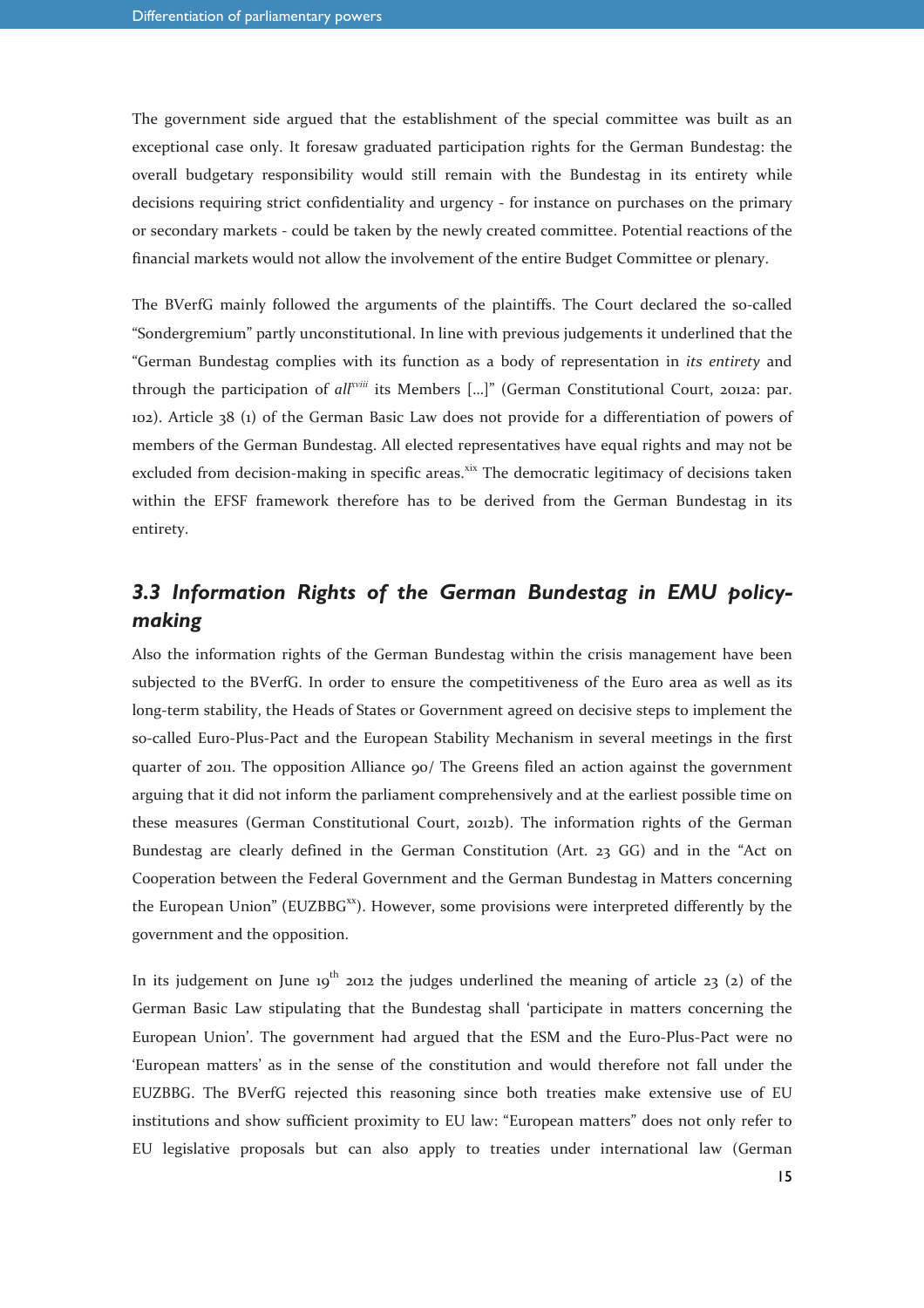Constitutional Court, 2012c, par. 100). Similar to the judgement from September 2011, the Court extended constitutional and statutory provisions to an intergovernmental area. This helped clarifying a grey area in the German accompanying laws. The government wanted to argue that decision taken by the still informal Eurozone summit (in which only the Heads of States or Governments of the Eurozone gather together) can be treated differently from decisions taken within the EU legal framework. This argument was rejected.

The BVerfG specified the government's obligation to inform 'comprehensively' and 'at the earliest possible time': 'Comprehensive information' must enable the Bundestag to exercise its participation rights: the more complex an activity and the more the government impairs on the legislative functions of the parliament, the more the parliament must be informed. 'At the earliest possible time' means that the Bundestag is able to formulate an opinion<sup>xxi</sup> before the government publicly issues a position or agrees to a legislative act at the European level.

In sum, the judgement extended the information rights of the German Bundestag to an intergovernmental area. The information rights of the German Bundestag now clearly surpass the powers of most other Eurozone parliaments although problems remain (Kindler and Sarrazin, 2012, p. 218). Nonetheless, a strong differentiation of parliamentary powers can also be observed here.<sup>xxii</sup>

#### **4. Classifying budgetary powers – first empirical evidence**

The latest judgements of the BVerfG have strengthened the budgetary powers of the German Bundestag on three dimensions. First, each tranche of financial assistance has to be agreed upon by the Budget Committee in advance. Second, as a general rule, budgetary authority has to be exercised by the parliament in its entirety. And third, the Bundestag also has to be informed comprehensively and at the earliest possible time about measures outside the EU legal framework.

These provisions guarantee that the Bundestag does not only remain the "master of the treaty", but also the "master of the procedure". Based on these findings, the next table classifies the participation rights of parliaments within the EFSF and ESM treaty frameworks.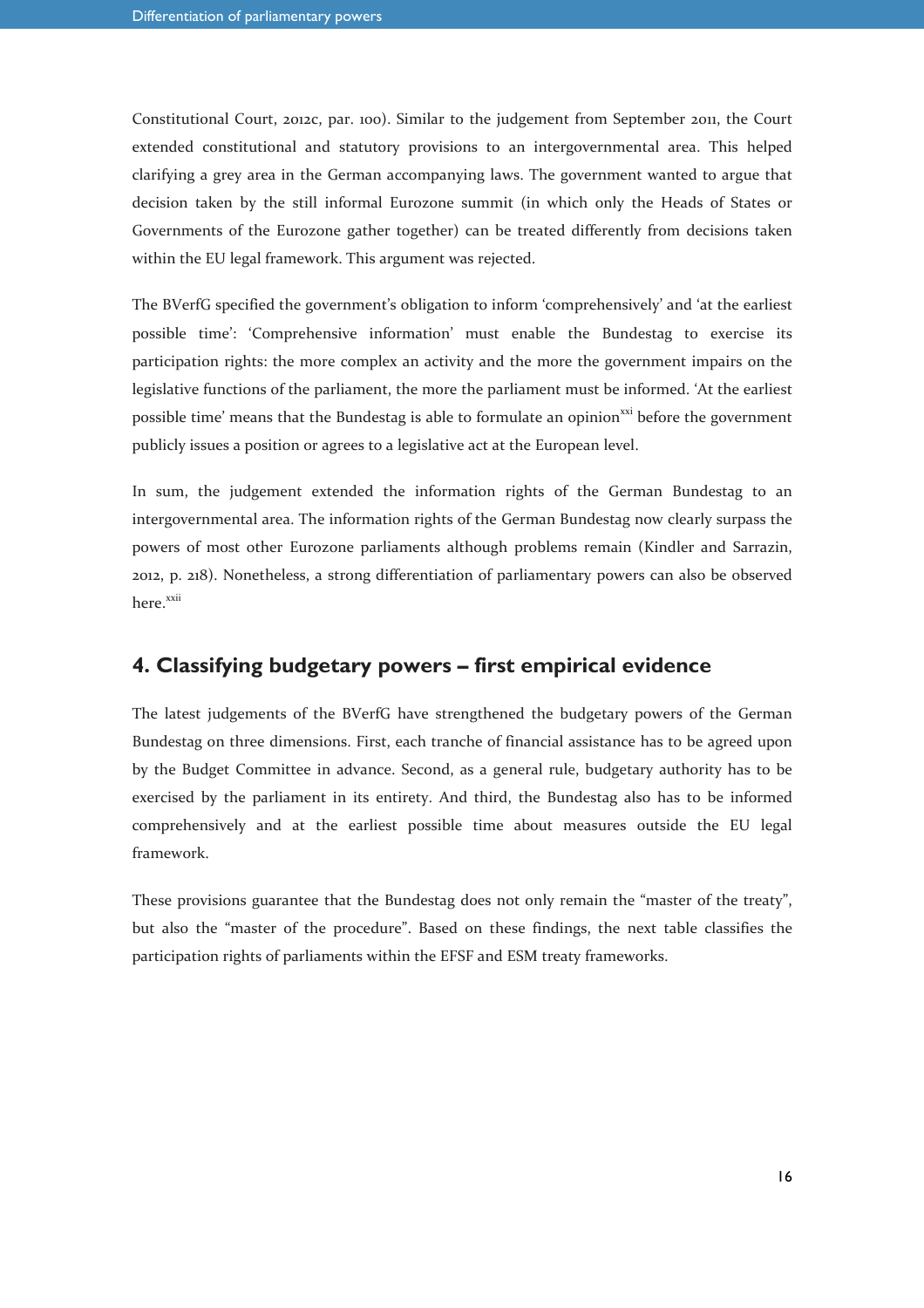|                                | <b>Granting of financial assistance</b>                                                                                                                             | <b>Information rights</b>                                            |                                                                                                |  |
|--------------------------------|---------------------------------------------------------------------------------------------------------------------------------------------------------------------|----------------------------------------------------------------------|------------------------------------------------------------------------------------------------|--|
| <b>Participation</b><br>rights |                                                                                                                                                                     | <b>Delegation of</b><br>competences within the<br>parliament         | outside the legal EU<br>framework                                                              |  |
| Strong                         | Prior approval of the plenary                                                                                                                                       | No delegation of                                                     | Obligation to inform the<br>parliament comprehensively<br>and at the earliest possible<br>time |  |
|                                | Prior approval of a<br>committee                                                                                                                                    | competences possible                                                 |                                                                                                |  |
|                                | No approval of parliamentary<br>body, but timely information<br>to the parliament                                                                                   | Delegation of competences<br>possible in strictly defined<br>cases   |                                                                                                |  |
| Weak                           | No approval of parliamentary<br>Delegation to a special<br>body, but regular reports to<br>committee in all cases as the<br>the parliament<br>general rule. Special |                                                                      |                                                                                                |  |
|                                | No approval of parliamentary<br>body, no obligation to inform<br>the parliament                                                                                     | committee takes decision<br>instead of other parliamentary<br>bodies | No information duties                                                                          |  |

**Table 4:** Classifying parliamentary powers related to budgetary authority

**Source 4: Own presentation.** 

The granting of financial assistance within the EFSF or ESM can theoretically range from a prior approval of the plenary (strong participation rights) to an exclusively executive act in which only the government takes decisions (weak participation rights). In such a case, the government does not even have to inform the parliament. A further distinction between the approval of sovereign aid packages and the additional approval of every financial tranche within a sovereign aid package has to be drawn. This dimension addresses the question whether a parliament has a say in the day-to-day working of the two rescue mechanisms.

The delegation of competences within the parliament encompasses two fundamental questions. First, is it at all possible to delegate competences to special committees within the parliament at all? And second, does this apply to all decisions taken within the EFSF or ESM framework, or only in strictly defined cases? Such a classification allows differentiating in more detail between the diverging participation rights.

And lastly, since most measures to combat the financial and debt crisis were taken outside the EU legal framework they are often treated as "foreign policy" with fewer participation rights for parliaments. Consequently, the question is whether parliaments have the right to be comprehensively informed about these measures or not.

A comparison of budgetary powers within the Eurozone so far widely lacks comprehensive data. A recent study by the Deutsche Bank on the EFSF in 2011, however, provides first insights on where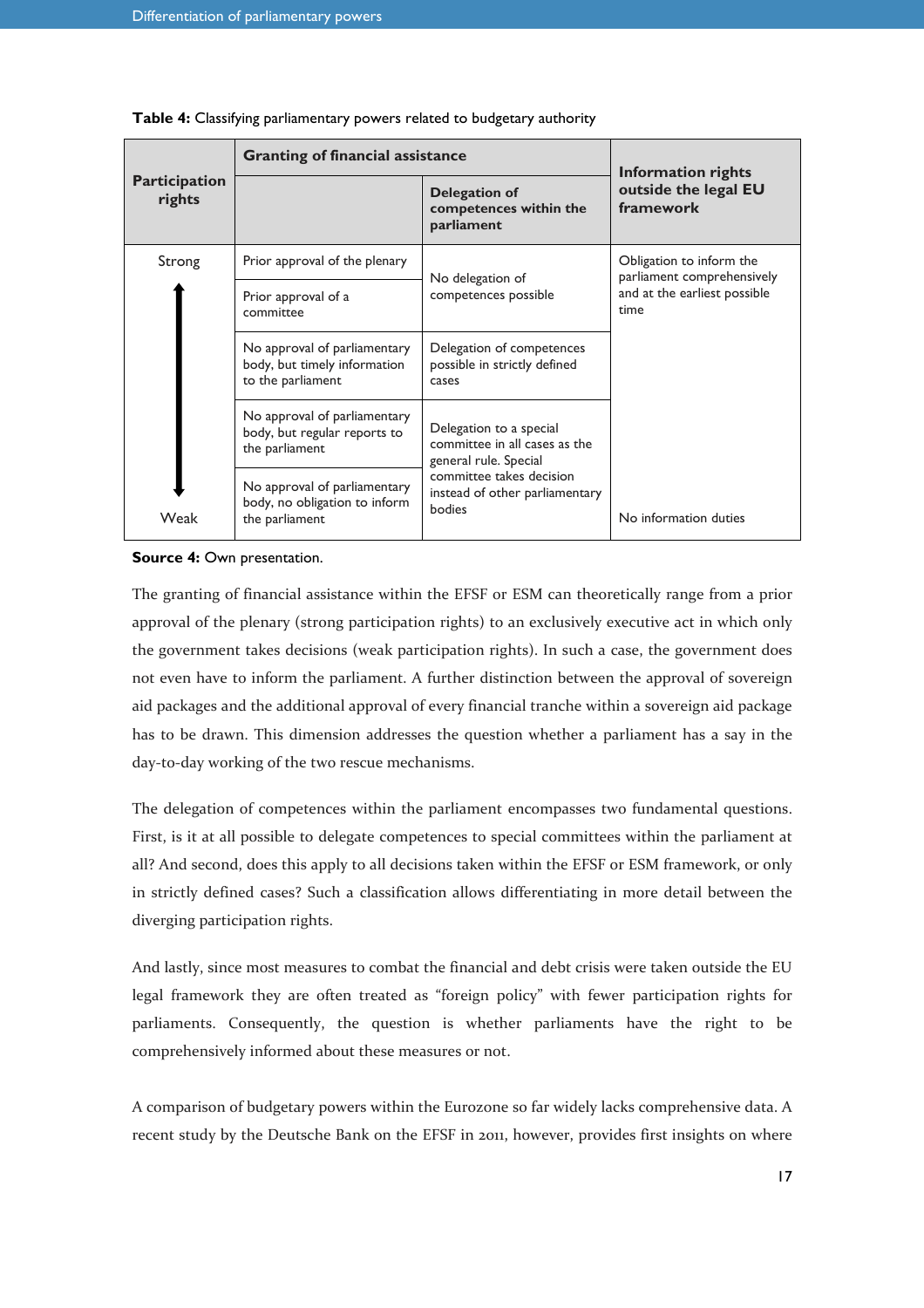national parliaments have a say in EMU policy-making. The figure below confirms that powers related to budgetary authority vary considerably and distinguishes three categories of parliaments' influence. In two countries (Spain and Cyprus) there is no participation of parliaments with regard to decisions on sovereign aid packages. The competences lie exclusively with the ministers of finance. In seven other settings, the government has an obligation to report to the parliament. In Ireland, a semi-annual report has to be sent to the lower house on all EFSF activities. In Luxembourg, the Budget Committee must be notified immediately in cases of new aid packages. However, in these nine member states no provision exists that grants the parliaments voting rights on further aid packages.

| <b>Country</b>        | Sovereign aid packages: Who decides?                                                                                                                                                                        | <b>Tranches: Who decides?</b>                                                                                                    |  |  |  |  |
|-----------------------|-------------------------------------------------------------------------------------------------------------------------------------------------------------------------------------------------------------|----------------------------------------------------------------------------------------------------------------------------------|--|--|--|--|
|                       | Category I: No participation of parliament                                                                                                                                                                  |                                                                                                                                  |  |  |  |  |
| <b>Cyprus</b>         | Finance minister. Possible expansion of parliamentary powers by the beginning of November.                                                                                                                  |                                                                                                                                  |  |  |  |  |
| <b>Spain</b>          | Minister for Economy and Finance                                                                                                                                                                            |                                                                                                                                  |  |  |  |  |
|                       | Category 2: Government obligation to report to parliament                                                                                                                                                   |                                                                                                                                  |  |  |  |  |
| <b>Austria</b>        | Finance minister in agreement with the Chancellor. The Main Committee must be provided with<br>quarterly reports containing information on all EFSF activities.                                             |                                                                                                                                  |  |  |  |  |
| <b>Belgium</b>        | Minister for Economy and Finance.                                                                                                                                                                           |                                                                                                                                  |  |  |  |  |
| <b>France</b>         | Minister for Economy and Finance. 1) General obligation to provide information on budget-<br>relevant decisions. 2) Semi-annual report on all EFSF activities to the finance committee of both<br>chambers. |                                                                                                                                  |  |  |  |  |
| Ireland <sup>*</sup>  | Finance minister. Semi-annual report on all EFSF activities to the lower house.                                                                                                                             |                                                                                                                                  |  |  |  |  |
| Luxembourg            | Finance minister. The budget committee must be notified immediately only in the case of new aid<br>packages.                                                                                                |                                                                                                                                  |  |  |  |  |
| <b>Netherlands</b>    | Finance ministers. Obligation to provide information on all EFSF activities.                                                                                                                                |                                                                                                                                  |  |  |  |  |
| <b>Slovakia</b>       | Finance minister. Parliament is informed.                                                                                                                                                                   |                                                                                                                                  |  |  |  |  |
|                       | <b>Category 3: Voting on aid packages</b>                                                                                                                                                                   |                                                                                                                                  |  |  |  |  |
| <b>Estonia</b>        | Absolute majority vote in parliament.                                                                                                                                                                       | Government; consultation with EAC.                                                                                               |  |  |  |  |
| <b>Finland</b>        | Absolute majority vote in parliament.                                                                                                                                                                       | Government. The Grand Committee is to<br>be informed                                                                             |  |  |  |  |
| <b>Germany</b>        | Simple majority vote in parliament (Bundestag).**                                                                                                                                                           | Finance minister in agreement with budget<br>committee.                                                                          |  |  |  |  |
| Greece <sup>*</sup>   | Simple majority vote in parliament.                                                                                                                                                                         | Finance minister.                                                                                                                |  |  |  |  |
| <b>Italy</b>          | Government by decree. But has to be ratified by<br>both chambers within 60 days.                                                                                                                            | Finance minister. Parliament is informed of<br>decisions within 15 days.                                                         |  |  |  |  |
| <b>Malta</b>          | Government. However, the justice minister must<br>decide on a case-by-case basis whether<br>parliamentary approval is required.                                                                             | Finance minister.                                                                                                                |  |  |  |  |
| Portugal <sup>*</sup> | Simple majority vote in parliament on budget-<br>relevant decisions.                                                                                                                                        | Finance minister.                                                                                                                |  |  |  |  |
| <b>Slovenia</b>       | Simple majority vote in parliament.                                                                                                                                                                         | Government. Committee on EU affairs and<br>Finance committee must be provided with a<br>quarterly report on all EFSF activities. |  |  |  |  |

|  |  |  |  |  |  |  | Figure 1: EFSF: Where do national parliaments have a say in EMU? |
|--|--|--|--|--|--|--|------------------------------------------------------------------|
|--|--|--|--|--|--|--|------------------------------------------------------------------|

Source 5: Own presentation, based on Deutsche Bank Research<sup>xxiii</sup>.

⃰ Country is recipient of an aid package and is a stepping-out guarantor, so there is no vote in parliament.

<sup>\*\*</sup> Special provisions apply on the ratification of measures to prevent contagion risks (e.g. secondary market intervention).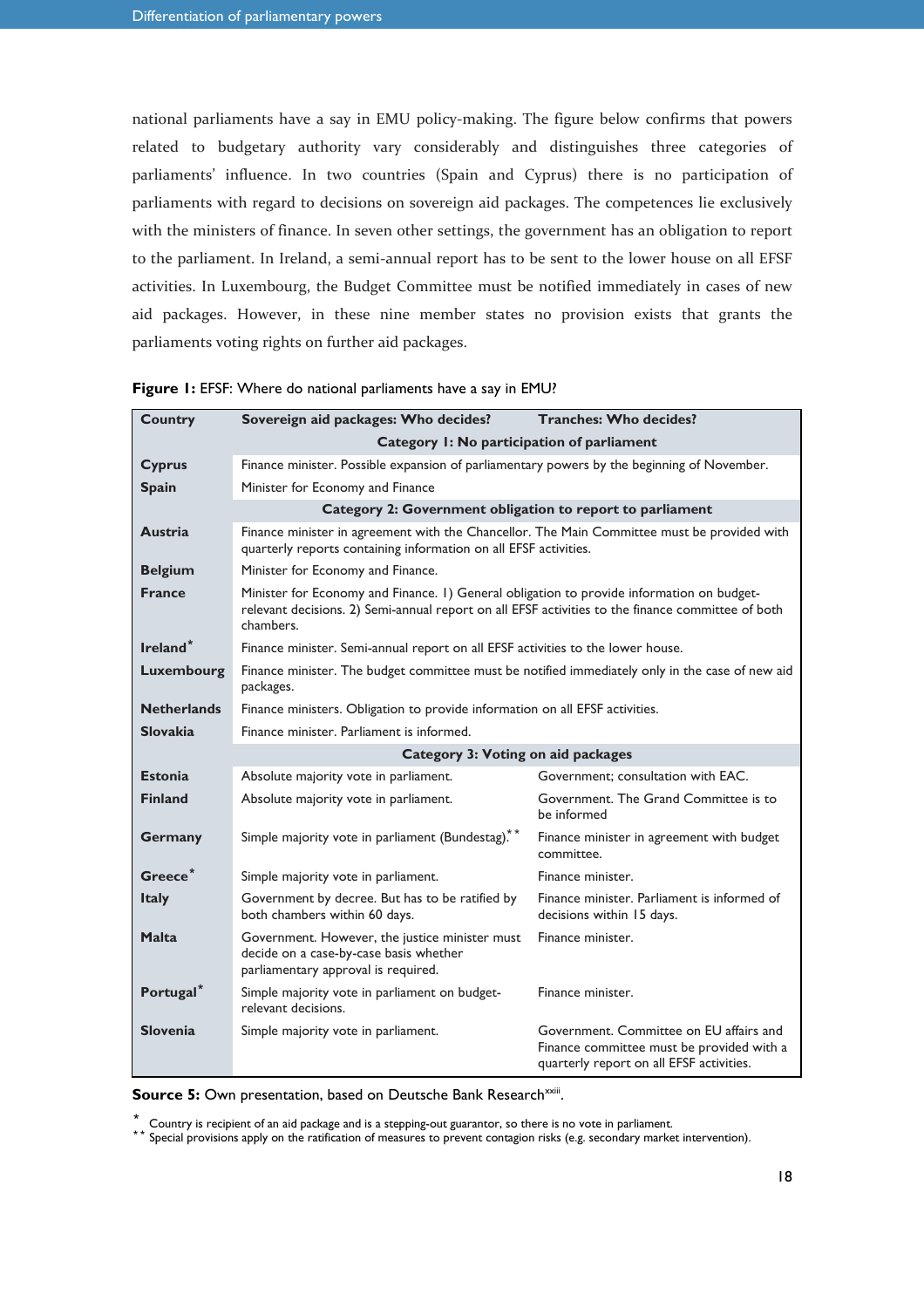In the remaining eight countries, the involvement of parliaments on the decisions of aid packages varies. As outlined above, Germany is the only case in which the prior approval of the Budget Committee has to be obtained for each financial tranche within a sovereign aid package. In Estonia, the government is obliged to inform the EAC in advance, while in Finland the Grand Committee has to be informed. In Slovenia, the EAC and the Finance Committee must be provided with a quarterly report.

This exemplifies that the influence of NPs within the EFSF framework differs significantly. Parliamentary powers related to the budgetary authority are far from being unified within the Eurozone. Therefore, budgetary authority does not only constitute a differentiation of parliamentary powers between Eurozone and non-Eurozone countries, but also within the Eurozone itself.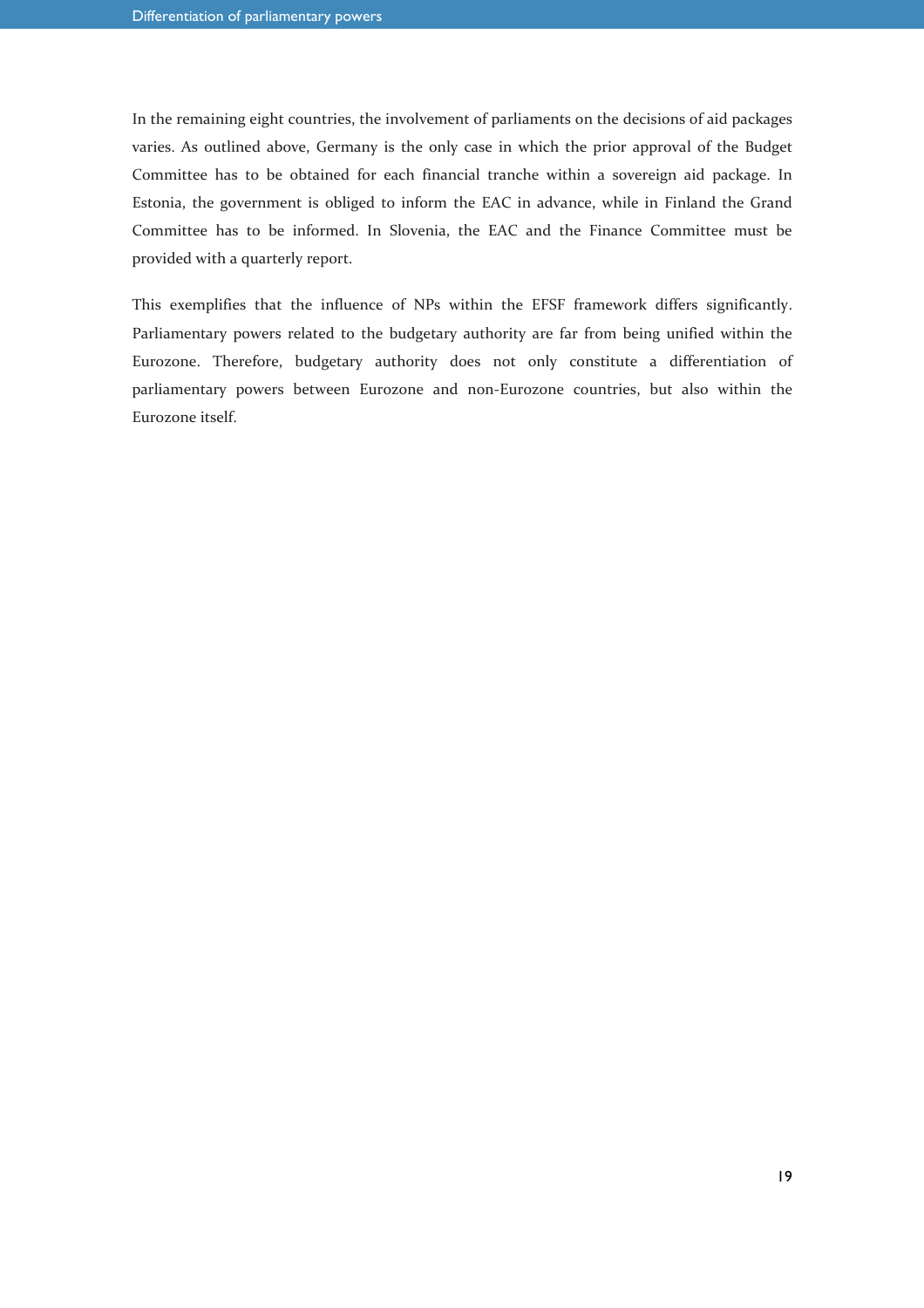### **5. Conclusion**

The latest judgments of the BVerfG have significantly expanded the parliamentary powers of the German Bundestag. The Bundestag possesses powers related to its budgetary authority that surpass the powers of most other national parliaments in the Eurozone. However, this should not obscure the fact that the Bundestag will de facto be constrained in its sovereignty should financial guarantees ever become due. The BVerfG therefore tried to create boundaries by accepting that the extent of financial guarantees can in essence pose a threat to democratic principles. However, it left significant latitude for such an assessment to the legislator. The boundaries are therefore not as clear cut as some might have wished for. One of the challenges is that the Court tries to derive the legitimacy for political decisions from the nation state. In the Lisbon and Maastricht judgements this was a reasonable undertaking since the Court decided on the transfer of competences to a supranational setting. However, in the case of the Economic and Monetary Union the distinction between national and European competences becomes increasingly blurred. The Court already accepted the initial creation of a Monetary Union in its 1993 judgement. The jurisdiction to assess the constitutionality of actions within the EMU, however, does not exceed the German state territory. Repercussions of economic turmoil do not stop at national borders. Following its own reasoning, the BVerfG has no choice than to strengthen the parliamentary powers of the German Bundestag which it regards as the only fully democratic representation of the German people.

This promotes, however, a further differentiation of parliamentary powers in Europe. The asymmetric shock caused by the financial and debt crisis has not only affected Eurozone and non-Eurozone parliaments differently; it also created greater imbalances within the Eurozone itself. And this trend will continue for the time being: while some countries might try to circumvent the influence of their parliaments in order to guarantee an effective crisis-management, the Bundestag is likely to be strengthened by future decisions of the BVerfG.

The gap of parliamentary powers is therefore likely to widen in the future. To grasp this development, it is necessary to treat the budgetary authority of parliaments as a distinct category of parliamentary powers.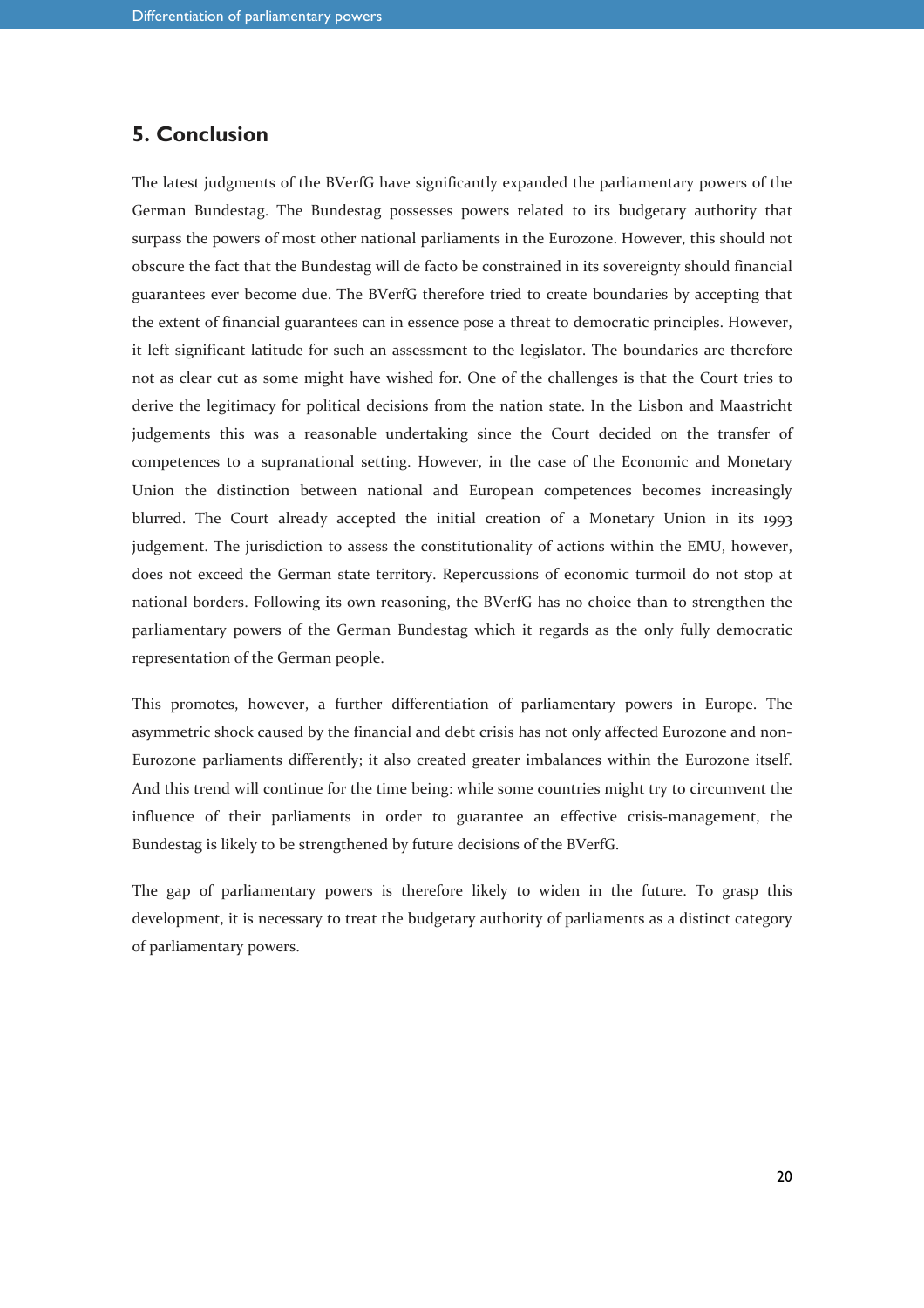# **Bibliography**

- AUEL, K. (2007) Democratic Accountability and National Parliaments: Redefining the Impact of Parliamentary Scrutiny in EU Affairs. In: *European Law Journal*, *9*(4), pp. 73–504.
- BECK, G. (2011) The Lisbon Judgment of the German Constitutional Court , the Primacy of EU Law and the Problem of Kompetenz-Kompetenz : A Conflict between Right and Right in Which There is No Praetor. In: *European Law Journal*, *17*(4), pp. 470–494.
- BENZ, A. (2012) An Asymmetric Two-level Game National Parliaments in the Euro Crisis. Ottawa: ECSA-C Biennial Conference.
- CAPPELLETTI, M., Seccombe, M., and Weiler, J. (1986) *Integration Through Law. Europe and the American Federal Experience*. Berlin, New York: Walter de Gruyter.
- COOPER, I. (2011) A "Virtual Third Chamber" for the European Union ? National parliaments after the Treaty of Lisbon. In: *ARENA Working Paper*. Oslo: Centre for European Studies, pp. 1– 30.
- DE NEVE, J.-E. (2007) The European Onion? How Differentiated Integration is Reshaping the EU. In: *Journal of European Integration*, *29*(4), pp. 503–521.
- DELORS, J., Fernandes, S., and Mermet, E. (2011) The European Semester: only a first step. In: *Policy Brief Notre Europe*, *22*, pp. 1–6.
- ERIKSEN, E. O., and Fossum, J. E. (2011) Bringing European Democracy Back In-Or How to Read the German Constitutional Court's Lisbon Treaty Ruling. In: *European Law Journal*, *17*(2), pp. 153–171.
- EUROPEAN COUNCIL (2012) European Council conclusions on completing EMU*.* October 2012. Brussels, pp. 1–4.
- FOLLESDAL, A., and Hix, S. (2005) Why there is a democratic deficit in the EU: A response to Majone and Moravcsik. In: *European Governance Papers (EUROGOV) C-05-02,* pp. 1–27. Retrieved from http://edoc.vifapol.de/opus/volltexte/2011/2454/pdf/egp\_connex\_C\_05\_02.pdf, [Accessed 12/12/08].
- FOX, R. (2012) Europe, Democracy and the Economic Crisis: Is It Time to Reconstitute the "Assises"? In: *Parliamentary Affairs*, *65*(2), pp. 463–469.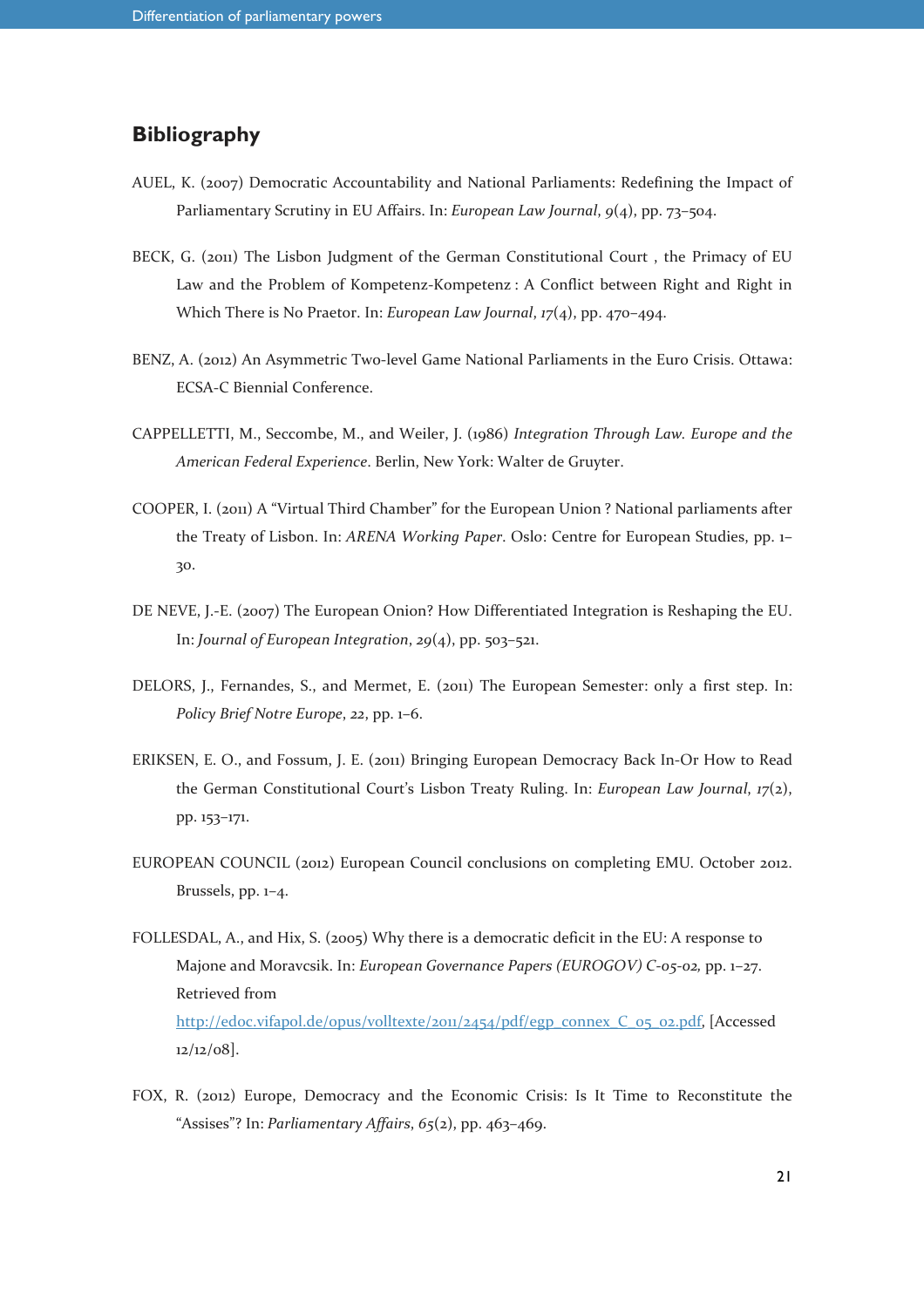- GERMAN CONSTITUTIONAL COURT (2009) Lisbon Judgement, 2 BvE 2/08 from June 30th 2009, Paragraph-number 1 - 421.
- GERMAN CONSTITUTIONAL COURT (2011a) Judgement EFSF and First Greece Bailout, 2\_BvR\_0987\_10\_from\_2011\_09\_07.
- GERMAN CONSTITUTIONAL COURT (2011b) Press release no. 55/2011 of 7 September 2011.
- GERMAN CONSTITUTIONAL COURT (2012a) Special Committee EFSF, BVerfG, 2 BvE 8/11 from February 28th 2012, Paragraph-number 1 - 162.
- GERMAN CONSTITUTIONAL COURT (2012b) Judgement ESM and Euro Plus Pact, BvE 4/11 from June 19th 2012.
- HALLERBERG, M., Marzinotto, B., and Wolff, G. B. (2012) On the effectiveness and legitimacy of EU Economic Policies. Bruegel. *Bruegel Policy Brief* 2012/04.
- HALTERN, U. (2006). Integration durch Recht. In H.-J. Bieling and M. Lerch (Eds.), *Theorien der*  Europäischen Integration . 2<sup>nd</sup> edition. Wiesbaden: VS Verlag für Sozialwissenschaften, pp. 399–423.
- HALTRN, U. (2007) *Europarecht. Dogmatik im Kontext.* 2nd edition. Tübingen: Mohr Siebeck.
- HÖPNER, M., Leibfried, S., Höreth, M., Scharpf, F. W., and Zürn, M. (2010) Kampf um Souveränität? Eine Kontroverse zur europäischen Integration nach dem Lissabon-Urteil des Bundesverfassungsgerichts. In: *Politische Vierteljahresschrift*, *51*(2), pp. 323–355.
- KACZYNSKI, P. M. (2011) Paper tigers or sleeping beauties ? National Parliaments in the post-Lisbon European Political System. In: *CEPS Special Report* / February 2011, Brussels.
- KIIVER, P. (2010) The Lisbon Judgment of the German Constitutional Court: A Court-Ordered Strengthening of the National Legislature in the EU. In: *European Law Journal*, *16*(5), pp. 578–588.
- KIIVER, P. (2012) *The Early Warning System for the Principle of Subsidiarity: Constitutional Theory and Empirical Reality*. New York: Routledge.
- KINDLER, S.-C. and Sarrazin, M. (2012) " Brügge sehen und sterben " Gemeinschaftsmethode versus Unionsmethode. In: *integration*, (3), pp. 213–222.
- KING, A. (1976) Modes of Executive-Legislative Relations. Great Britain , France and West Germany. In: *Legislative Studies Quarterly*, *1*(1), pp. 11–36.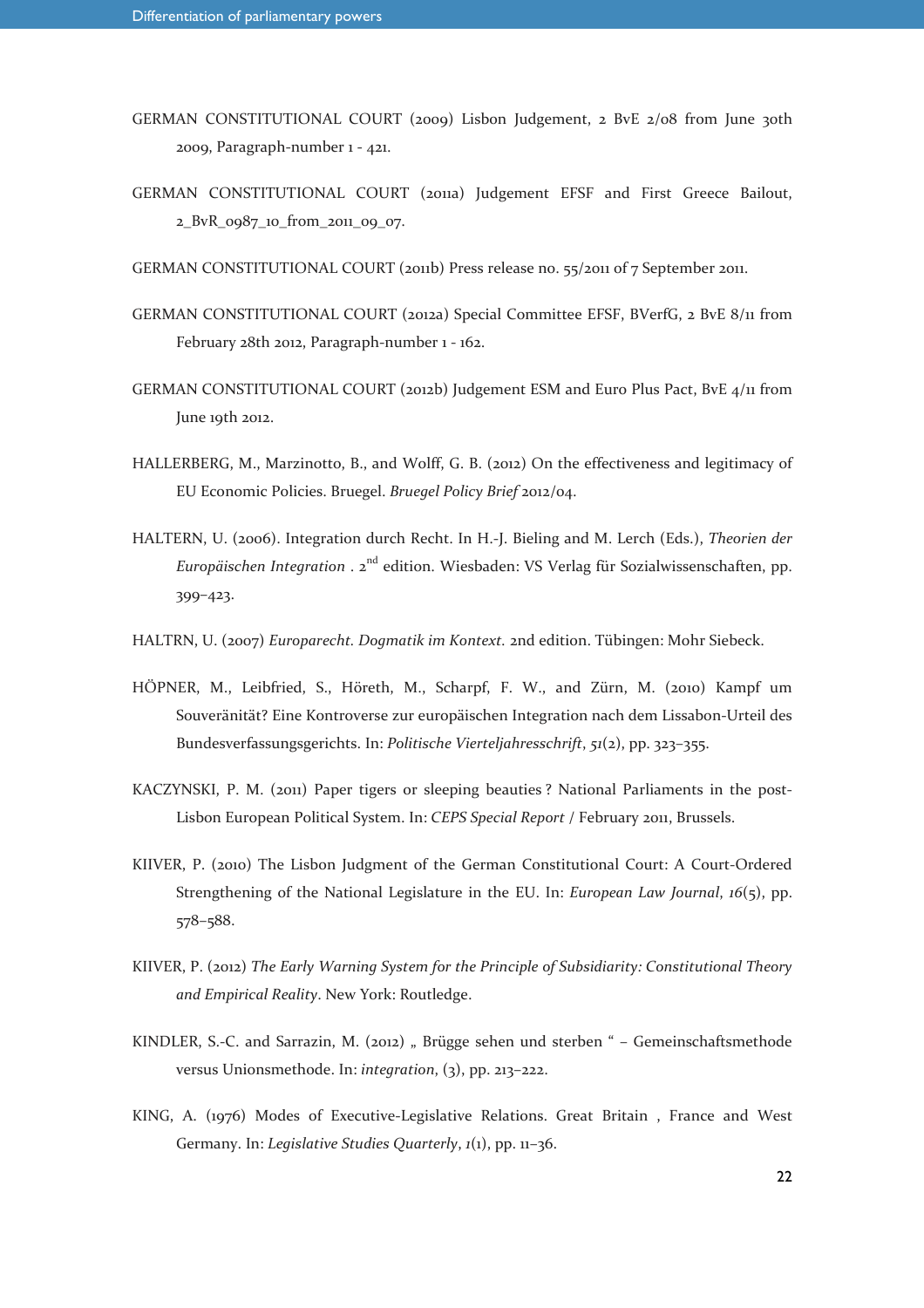- KIRCHHOF, P. (2004) Entparlamentarisierung der Demokratie? In: A. Kaiser and T. Zittel (Eds.) *Demokratietheorie und Demokratieentwicklung* .Wiesbaden: VS Verlag für Sozialwissenschaften, pp. 359–377.
- KUNSTEIN, T. and Wessels, W. (2012) What we hope, what we fear, what we expect: possible scenarios for the future of the eurozone. In: *European View*, *11*(1), pp. 5–14.
- MAJONE, G. (1998) Europe ' s `Democratic Deficit ': The Question of Standards. In: *European Law Journal*, *4*(1), pp. 5–28.
- MAJONE, G. (2009) *Europe as the Would-Be World Power. The EU at Fifty.* Cambridge: Cambridge University Press.
- Maurer, A. and Wessels, W. (Eds.) (2001) *National Parliaments on their Ways to Europe : Losers or Latecomers?* Baden-Baden: Nomos.
- Miklin, E., and Crum, B. (2011) Inter-Parliamentary Contacts of Members of the European Parliament. Report of a Survey. In: *RECON Online Working Paper* 2011/08, Oslo: ARENA – Centre for European Studies.
- Müller, R. (2012) Haushaltsautonomie des Parlaments Kronjuwel adé? In: *Aus Politik und Zeitgeschichte*, *62*(38), pp. 49–53.
- Münkler, H. (2012) Die rasenden Politiker. Vom absehbarem Ende der parlamentarischen Demokratie. In: *Der Spiegel 29*, pp. 100–101.
- Norton, P. (1993) *Does parliament matter?* New York et al: Harvester Wheatsheaf.
- Overbeek, H. (2012) Sovereign Debt Crisis n Euroland: Root Causes and Implications for European Integration. In: *The International Spectator*, *47*(1), pp. 30–48.
- O'Brennan, J., and Raunio, T. (2007) *National Parliaments Within the Enlarged European Union*. London and New York: Routledge.
- Pernice, I. (2012) *A Democratic Solution to the Crisis. Reform Steps towards a Democratically Based Economic and Financial Constitution for Europe*. Berlin: Schriftenreihe Europäisches Verfassungsrecht, pp. 81–151.
- Piris, J.-C. (2010) *The Lisbon Treaty. A Legal and Political Analysis*. Cambridge: Cambridge University Press.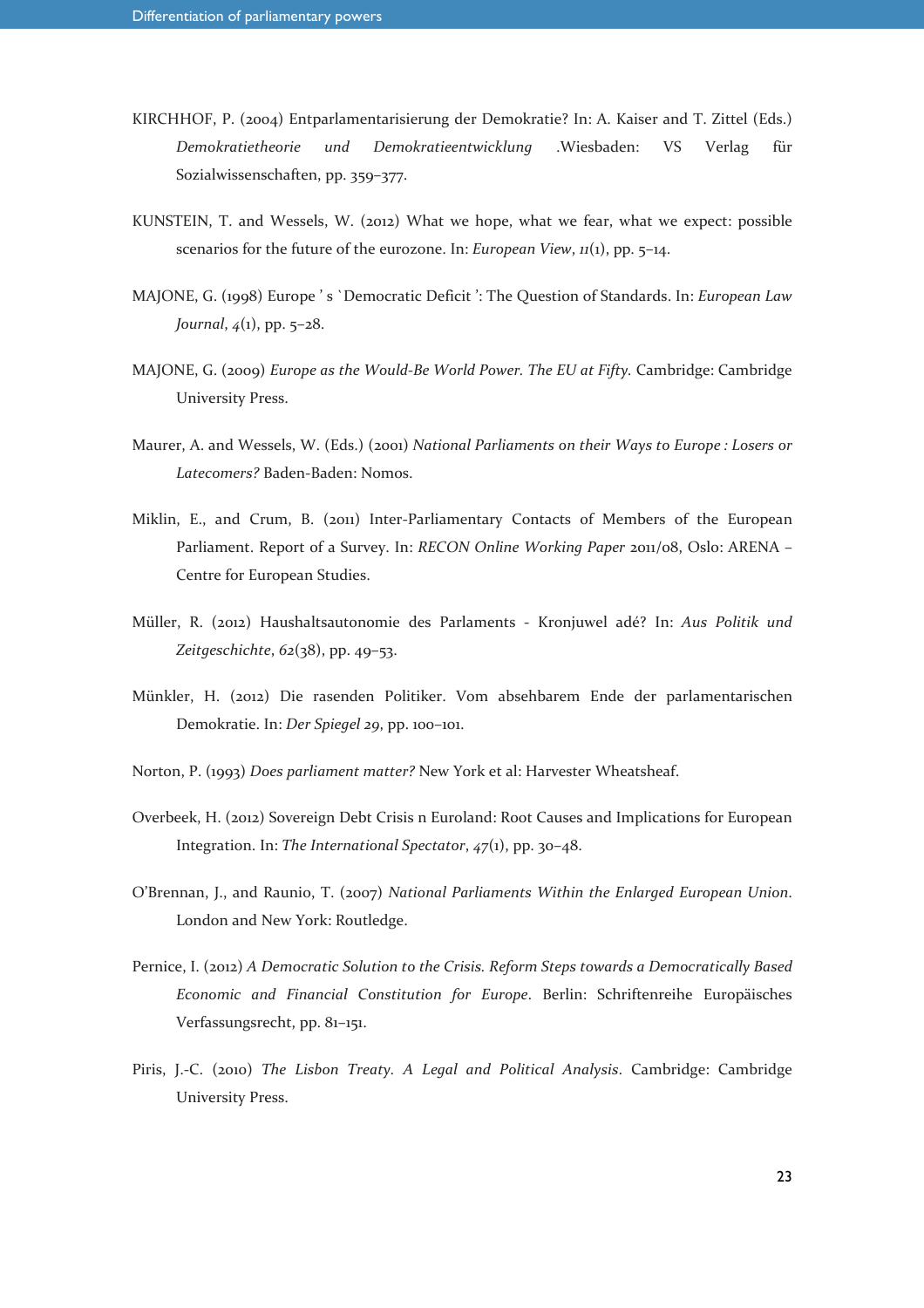- Pollak, J., and Slominski, P. (2003) Influencing EU Politics? The Case of the Austrian Parliament. In:*Journal of Common Market Studies*, *41*(4), pp. 707–729.
- Raunio, T. (2009) National Parliaments and European Integration: What we know and Agenda for Future Research. In: *The Journal of Legislative Studies*, *15*(4), pp. 317–334.
- Schimmelfennig, F., Leuffen, D., and Rittberger, B. (2011) Ever looser union ? Towards a theory of differentiated integration in the EU. Boston.
- Schulz, M. (2012) Democratic Europe 10-point plan to put the EU on a new democratic footing. Berlin: Speech by the President of the European Parliament at the Humboldt University. Retrieved from http://www.europarl.europa.eu/the-president/deen/press/press\_release\_speeches/speeches/sp-2012/sp-2012-may/speeches-2012-may-4.html [Accessed: 13/01/14]
- Stubb, A. (1996) A Categorization of Differentiated Integration. In: *Journal of Common Market Studies*, *34*(2), pp. 283–295.
- Tekin, F. (2012) *Differentiated Integration at Work. The Institutionalisation and Implementation of Opt-Outs from European Integration in the Area of Freedom, Security and Justice.* Volume 6. Baden-Baden: Nomos.
- Tekin, F., and Wessels, W. (2008) Flexibility within the Lisbon Treaty: Trademark or Empty Promise? In: *Eipascope*, *1*, pp. 25–28.
- Thym, D. (2009) In the Name of Sovereign Statehood: A Critical Introduction to the Lisbon Judgement of the German Constitutional Court. In: *Common Market Law Review*, *46*, pp. 1795–1822.
- Wallace, H., and Wallace, W. (1995) Flying together in a larger and more diverse European Union. Unknown: Netherlands Scientific Council for Government Policy.
- Weiler, J. (1991) The Transformation of Europe. In: *Yale Law Journal*, *100*, pp. 2405–2483.
- Šlosarčík, I. (2010) *Lisbon Treaty and the Czech Constitutional Court: Act Two*. Cologne: EUPOLIS Publication.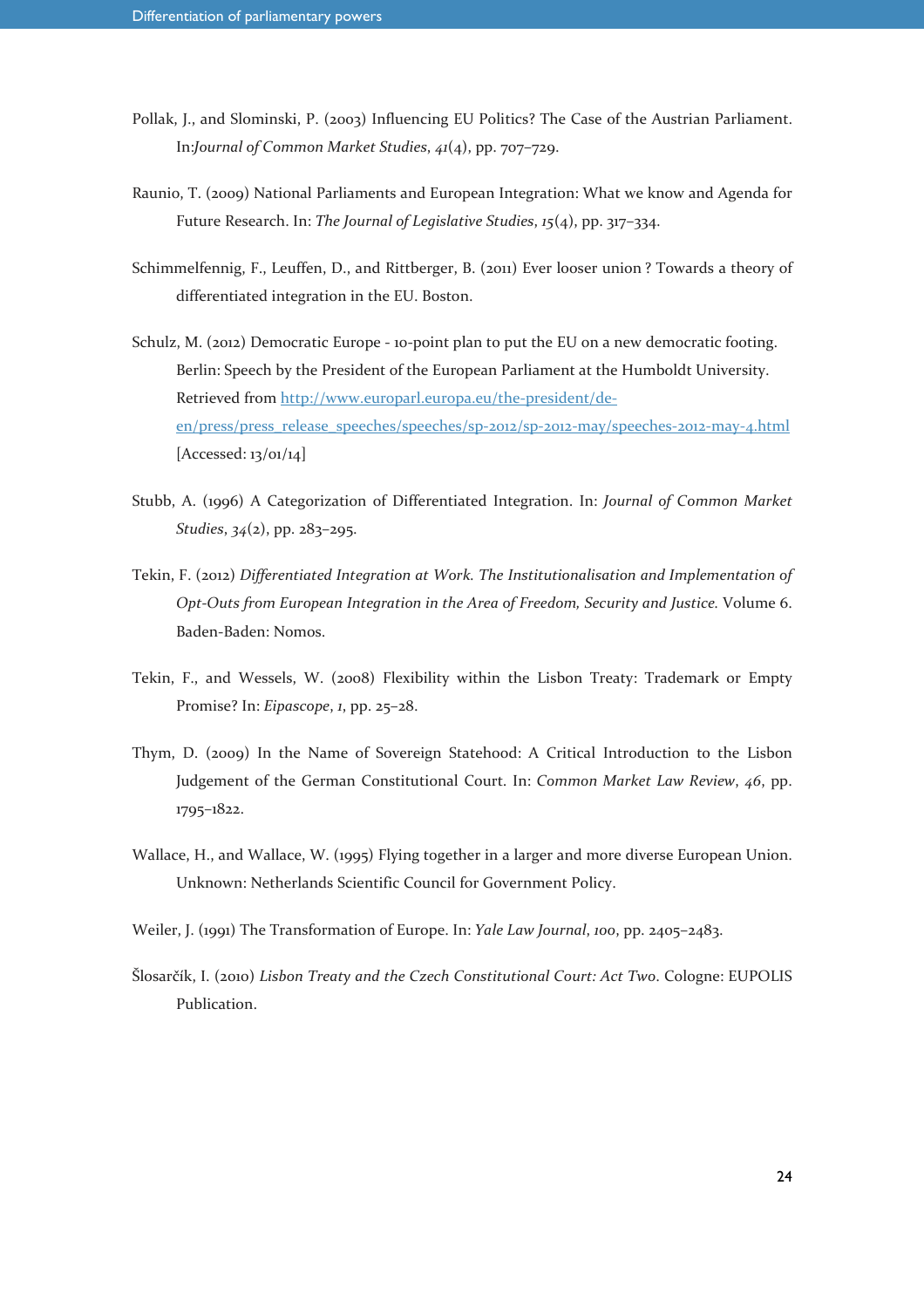#### **Endnotes**

<sup>i</sup> Programme countries are countries that receive financial assistance from either the European Financial Stability Facility or the European Stability Mechanism.

<sup>ii</sup> The EU2020 strategy was strictly speaking not an immediate response to the financial and debt crisis, but defines long-term policy goals of the European Union. It can be described as soft law.

<sup>iii</sup> Due to limited space, this paper cannot cover in detail recent measures to create a banking Union in the EU, the market operations of the European Central Bank (ECB) as well as a number of small-scale measures that have been initiated to tackle the financial and debt crisis.

 $\mu$ <sup>iv</sup> The Euro-Plus-Pact was agreed upon by 23 Member States expect the Czech Republic, Hungary, Sweden and the United Kingdom.

v Slovakia did not participate in the "Economic Adjustment Programme for Greece", but implemented the EFSF and the ESM later on.

vi The European Central Bank is an exception but will not be addressed in this paper.

<sup>vii</sup> Some authors came up with figurative terms such as "European Onion" (De Neve, 2007) or "flying geese" (Wallace & Wallace, 1995). Alexander Stubb has written a seminal article in which he defines the following concepts: *core Europe*, *multi-speed Europe*, *l'Europe à la carte* and *variable geometries*  (Stubb, 1996).

viii Although Article 4 also states that "a quorum of 2/3 of the members with voting rights representing at least 2/3 of the voting rights must be present".

 $\mu$ <sup>ix</sup> We have seen a number of other national constitutional courts scrutinizing EU treaties in recent years, for instance the Czech Constitutional Court (see Šlosarčík, 2010).

<sup>x</sup> For a more detailed overview of parliamentary involvement in EU decision-making see (Kiiver, 2010, pp. 580).

 $x_i$ <sup>xi</sup> Art. 288 TFEU actually leaves the choice, form and method of the directive which is to be implemented to the "national authority". In most cases, however, directives have to be implemented by the national parliaments.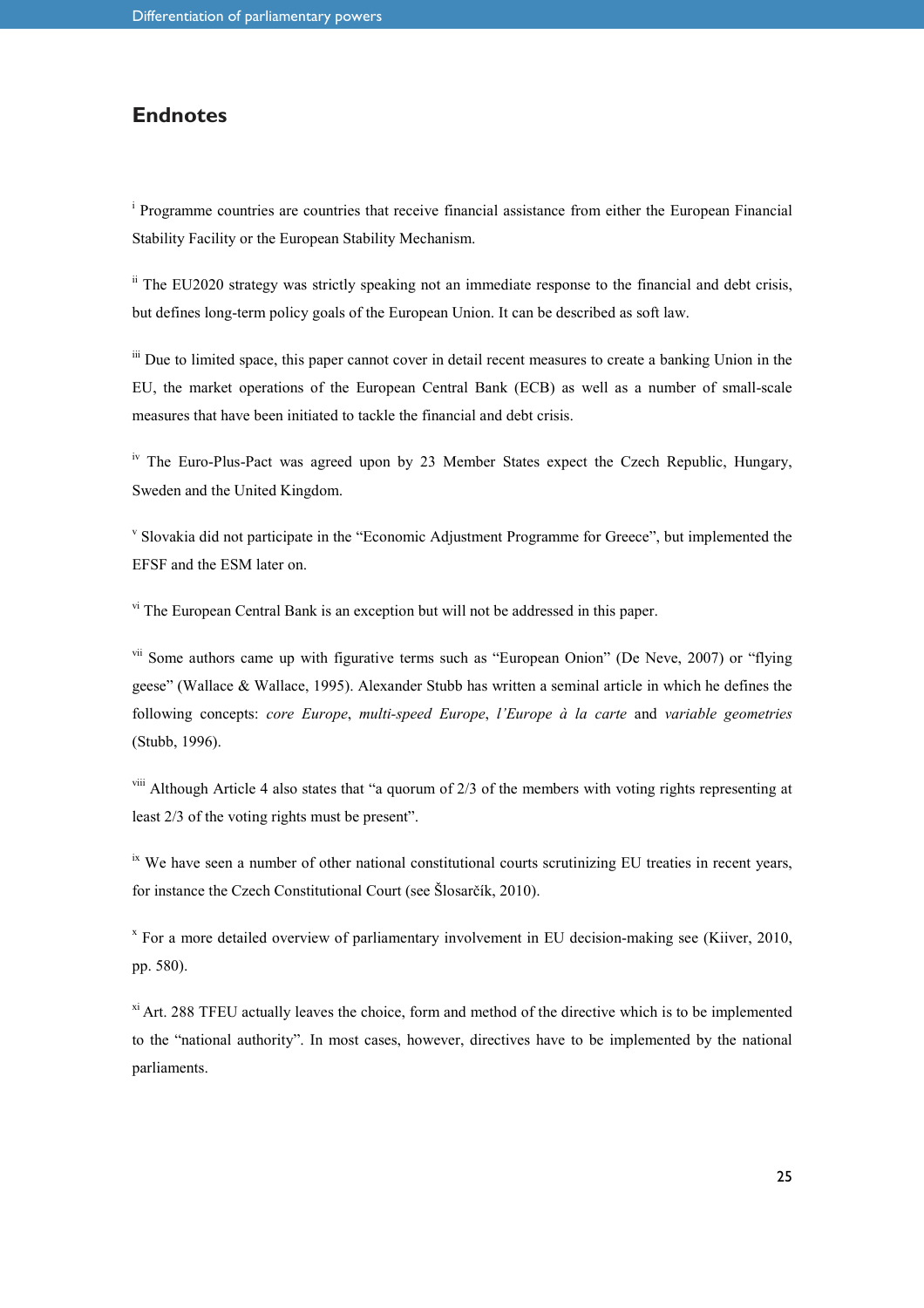<sup>xii</sup> Art. 48 TEU merely states: "The amendments shall enter into force after being ratified by all the Member States in accordance with their respective constitutional requirements." Similar to the provision mentioned above, some constitutional requirements might not foresee the involvement of national parliaments to the same extent. In most cases, however, treaty changes have to be ratified by national parliaments.

xiii This arguably disadvantages parliaments in bicameral systems.

<sup>xiv</sup> COSAC was established in the late 1980s with the intention to improve the exchange of information and best practices (Kaczyński, 2011). Other forms of inter-parliamentary cooperation have emerged over the last two decades from which joint committee sessions with the European Parliament have become most prominent. Some scholars observe that national parliaments are increasingly seeking to influence the decision-making process by way of inter-parliamentary cooperation (see for instance Miklin and Crum, 2011).

 $x<sup>xv</sup>$  For an extensive summary see (Kiiver, 2012, pp. 7).

<sup>xvi</sup> This formulation led to an end of the discussion on the introduction of so-called Eurobonds after policy-makers realized the significance of this part of the judgement.

<sup>xvii</sup> Furthermore, only the European Affairs Committee (EAC) is constitutionally empowered to take decisions on behalf of the plenary (Art. 45 GG). An authorisation of the Budget Committee or even a special committee would therefore be unconstitutional.

xviii Emphasis of the author.

xix Furthermore, the government did not sufficiently define what it meant by "urgency" and "confidentiality". The fact that no vice-candidates for the nine representatives of the special committee were elected let the judges assume that the committee would not be capable of acting in urgent matters. Already the absence of one candidate would leave the committee without a quorum (German Constitutional Court, 2012a, par. 146).

xx EUZBBG is the German abbreviation for "Gesetz über die Zusammenarbeit von Bundesregierung und Deutschem Bundestag in Angelegenheiten der Europäischen Union".

 $\frac{xxi}{x}$  These opinions have to be considered by the government in negotiations, but it may deviate from it for imperative integration- or foreign policy reasons (EUZBBG, § 9 (4)).